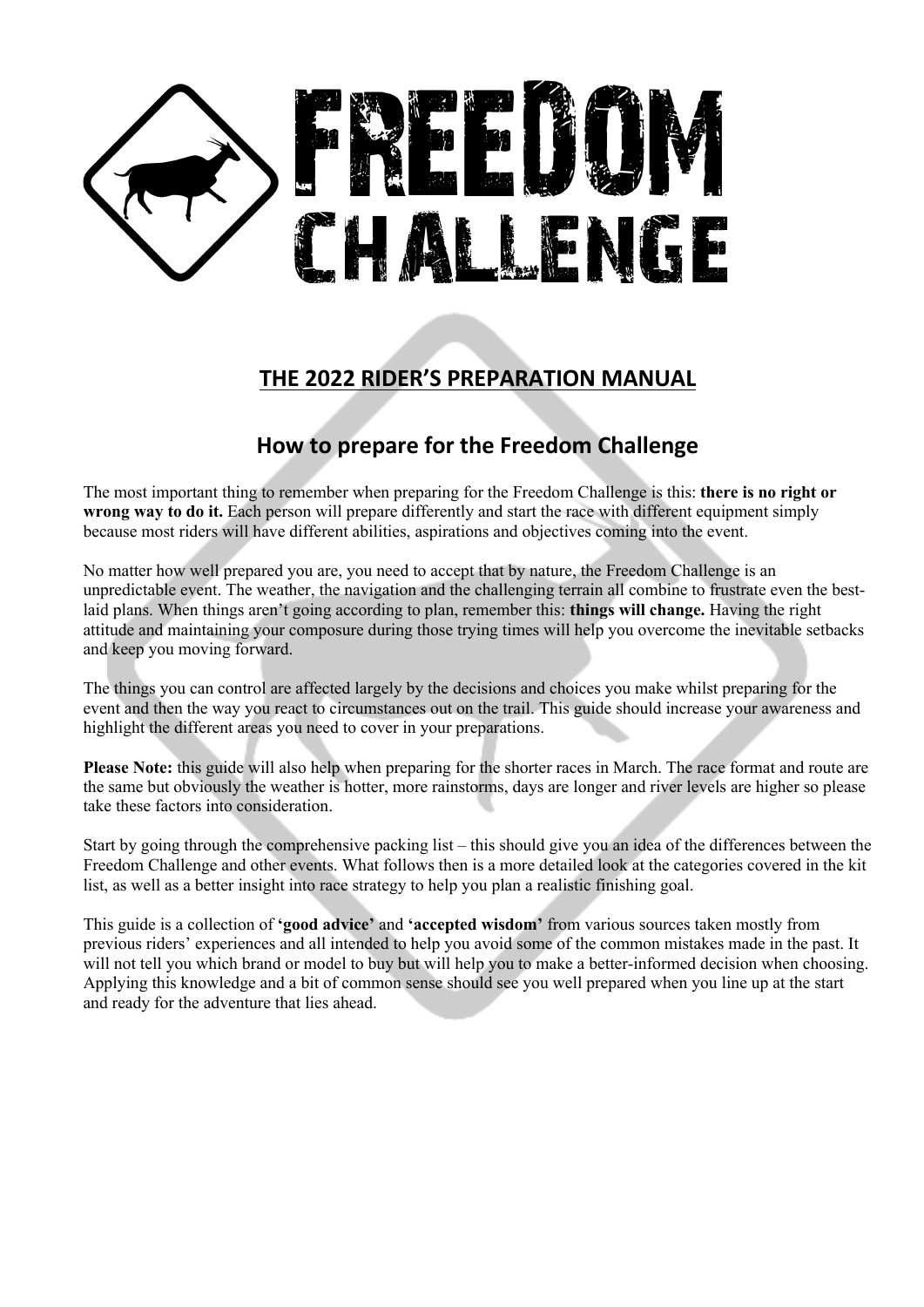# **Topics covered in this guide**

- 1. RACE FORMAT
- 2. **PACKING LIST**
- **3. YOUR RACE STRATEGY – RACE, RIDE OR TOUR?**
- **4. TRAINING AND FITNESS**
- **5. BIKES AND TOOLS**
- **6. LIGHTS AND ELECTRONICS**
- **7. CLOTHING AND SHOES**
- **8. BACKPACKS**
- **9. PERSONAL HYGIENE**
- **10.MEDICAL**
- **11. MAPS AND NAVIGATION**
- **12. SUPPORT STATION BOXES**
- **13.A TYPICAL DAY ON THE TRAIL**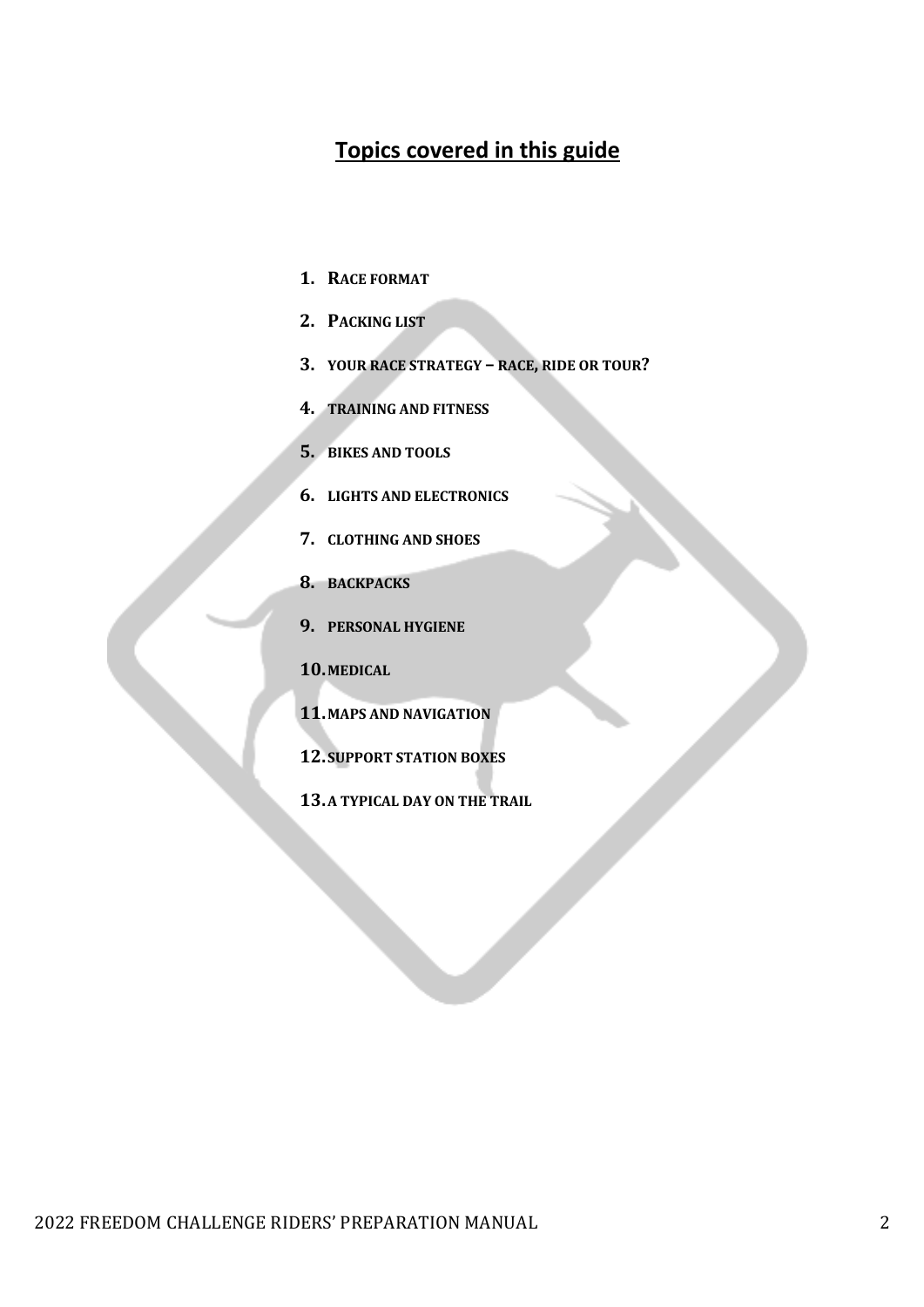# **1. Race format**

It is important to understand the basics of how things work on the trail.

Here are a few key points to understand:

- The race is essentially non-stop. One you start, the clock only stops when you cross the finish-line.
- You will start in batches of 7-9 riders per day. Generally slower batches go off first and racing batch last.
- It is a solo event but you can ride with friend(s) if you wish.
- There are Support Stations and Intermediate Stops approximately 50-60km apart where food and accommodation are provided.
- You may pre-pack a 2 litre ice-cream tub to be sent to each Support Station  $RASA = 19$  tubs

 $RTR = 5$  tubs

 $RTC.RTW.RTP = 4$  Tubs

- These 2 litre tubs are packed with trail food, spares, personal medications and maps for the following section.
- If you sleep over you will receive snack on arrival, dinner and breakfast.
- If passing through you will receive a meal on arrival.
- Most Stations have bread available to make 'sandwiches for the road'.
- Towels and linen are provided at all stations.
- Most stations will do laundry for you if you stay over (R70 per load).
- All stations have plug points to charge electronics.
- Beds are allocated on a first-come-first serve basis.
- You must follow the prescribed route as shown on the maps.
- You have to check in and check out of all Support Stations (these serve as 'compulsory checkpoints')
- The route is not marked, riders must navigate themselves by means of map and a written narrative.
- GPS devices of any kind are strictly prohibited.
- You must carry mobile phone **BUT** 'location services' (GPS functionality) must remain switched off on your phone for the duration of the event.
- You must familiarise vourself with the rules of the events to ensure vou understand fully the terms of taking part.
- You may not receive any personal outside assistance i.e. No seconding whatsoever.
- There are portions of the route that are not rideable and so you will be required to hike-a-bike
- The route traverses some of the most beautiful parts of the country, rich in heritage and we advise that you treat it like an expedition of exploration and adventure. Having the right attitude and maintaining your composure during the trying times will help you overcome the inevitable setbacks and keep you moving forward.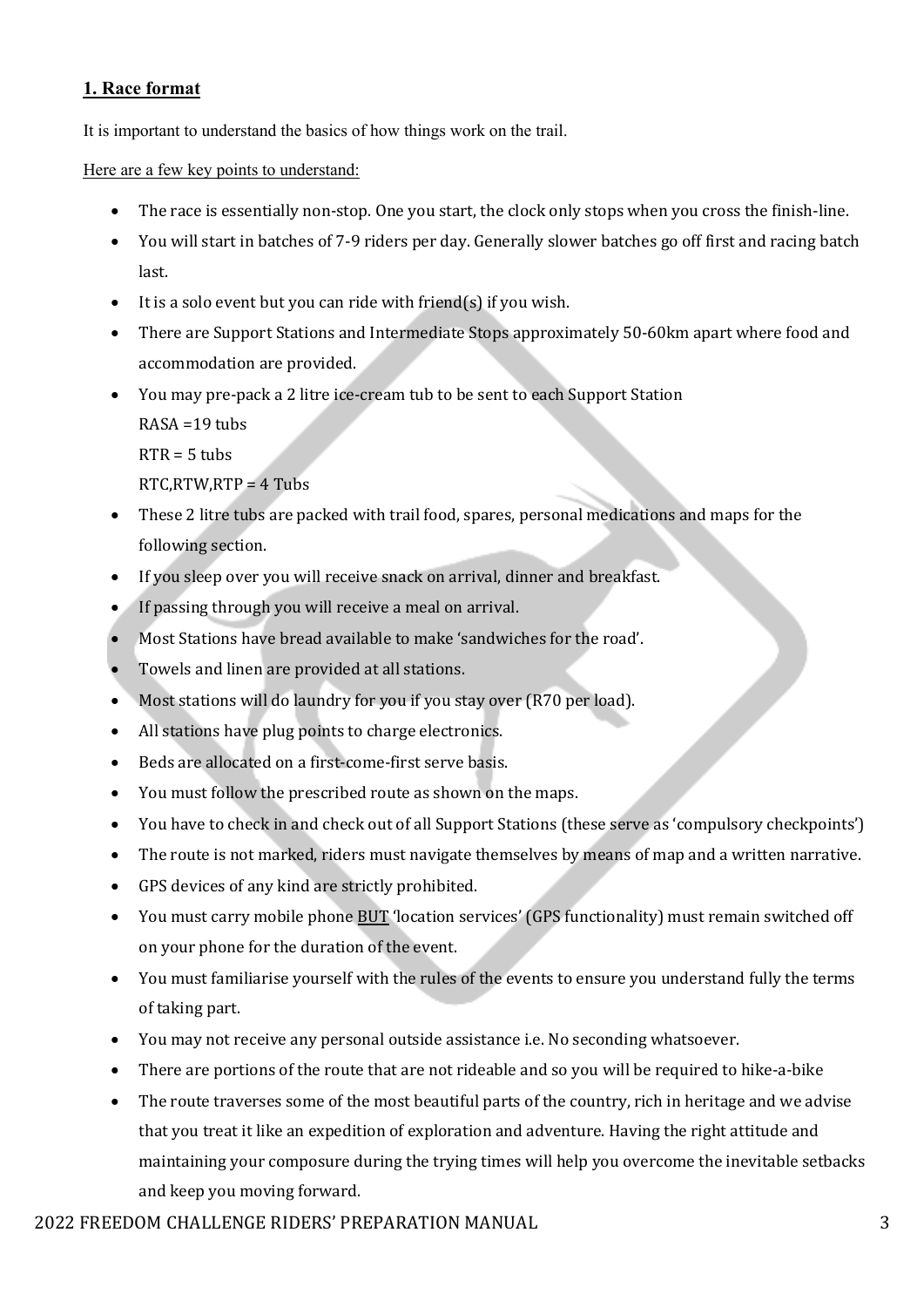# **2. Packing list**

A fairly comprehensive list is detailed below. You can use the checklist to make sure you don't forget anything. If you are still undecided about what to actually take, the rest of this guide discusses the different categories of equipment and the reasoning behind the various choices depending on your race strategy etc.

#### **Freedom Challenge packing checklist:**

#### **Compulsory items/clothes**

- Headlamp
- Bike-light
- Helmet
- First Aid Kit
- Space blanket
- Phone
- Base layer top
- Base layer top (Leg Warmers or Long tights)
- Waterproof jacket
- Balaclava orBuff
- $2<sup>nd</sup> Warm layer top (fleece or down or similar) compulsory for winter events$

#### **General items**

- Backpack (20-25L)
- Rain cover
- Hydration bladder/water bottles
- Pump
- Compass
- Map sleeve/ziplocks
- Leatherman (mini)
- Toothbrush
- Toothpaste
- Soap
- $\bullet$  Lip -ice
- Sun cream
- Anti-chafe
- Chargers
- Camera
- $\bullet$  Saddle bag
- Map board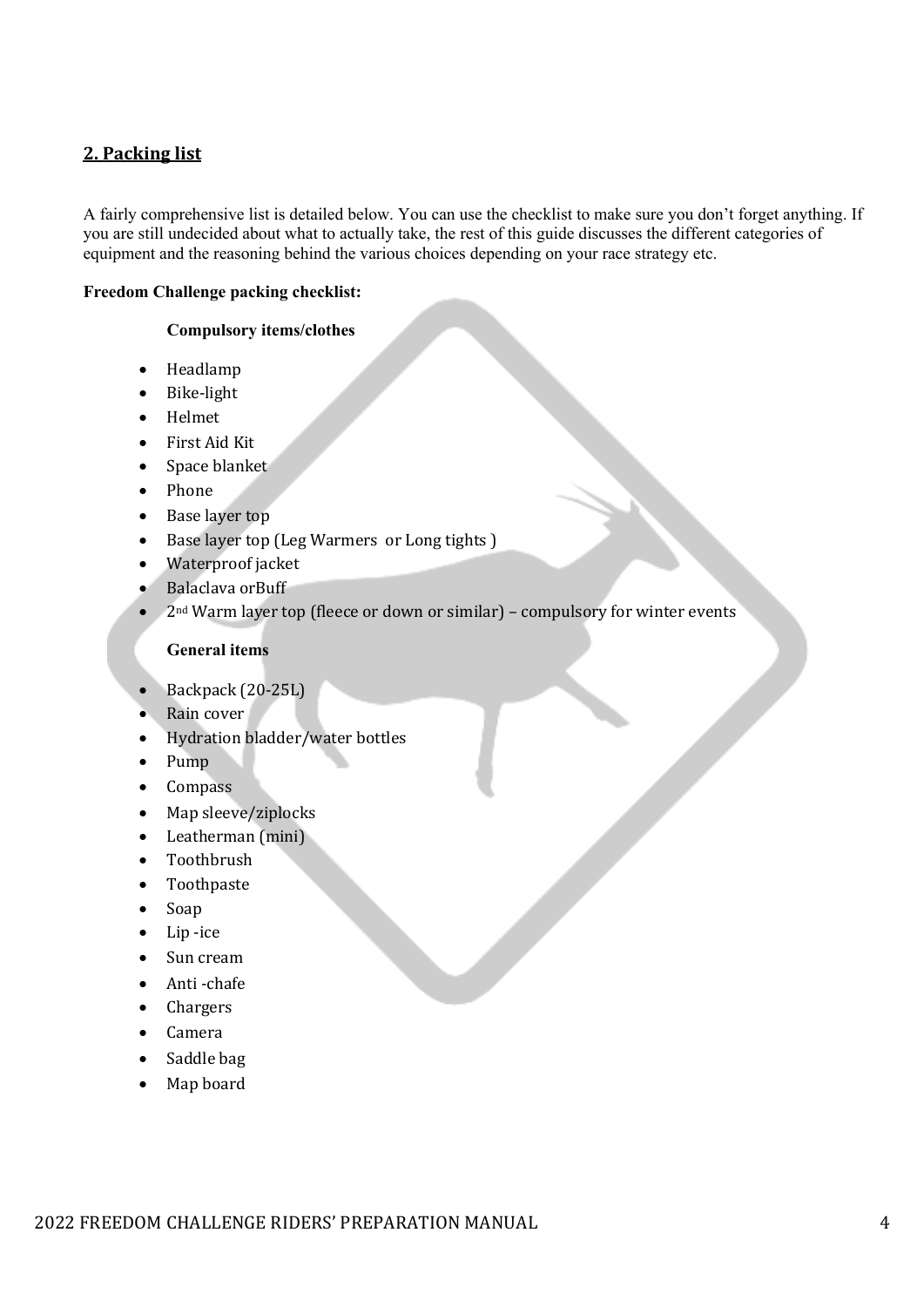#### **Other Clothes (optional but reccommended)**

- Cycle shoes
- Walking shoes (if you are using stiff/race cycling shoes)
- Shoe covers
- Socks
- Sealskin socks (waterproof)
- Thermal tights
- Waterproof pants
- Cycle shorts
- Running shorts (for sleeping)
- Cycle top
- $\bullet$  T-shirt (for sleeping)
- Light Fleece
- Light Shell
- Waterproof jacket
- $\bullet$  Riding gloves
- Warm Insulated Gloves (waterproof)
- Arm warmers

#### **Bike Spares**

- Spokes (check lengths)
- Duct tape
- Cable ties
- Spare tyre (optional)
- Brake pads  $(x2)$
- $\bullet$  Multi tool
- Lube & rag
- Plugs
- Patches
- Tyre boot /gaiter
- Gear cable
- chain link  $(x2)$
- Piece of chain
- Spare derailleur hanger NB
- $\bullet$  Bombs + inflator
- Spare valve
- Tube (slime)
- Freewheel hub spares (pawls + springs)
- Map board spares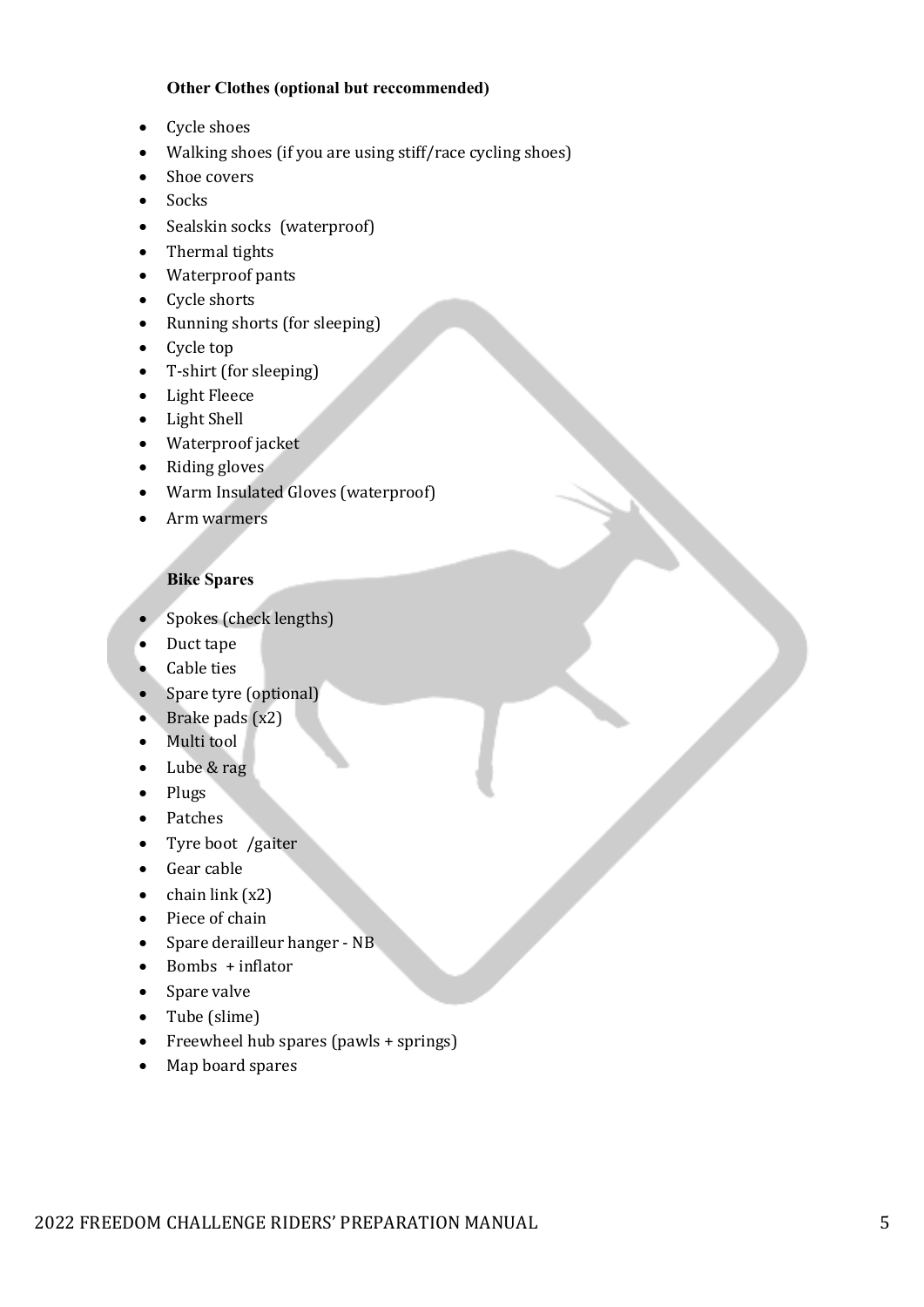#### **First Aid kit**

- Gauze
- Strapping
- Bandage
- Plasters
- Adhesive tape
- Anti-inflamatories (e.g. Cataflam)
- Pain killers (e.g. Panado/Myprodol)
- Anti-histamine (cream and tabs)
- Anti-septic (Bactroban/Dettol)
- Friars Balsam and/or Methiolate
- Anti-diarrheals (Imodium)
- General anti-biotic (ask your G

#### **Box spares (things to put in your 2litre containers)**

- Batteries (for headlamp etc)
- Chain lube
- Tyre sealant
- CO2 Cartridges  $\longrightarrow$  \*Please note: These items are all available at "Tech Zone" Support
- Anti-Chafe cream  $\bullet$  stations (approx. every 3<sup>rd</sup> day)
- Spare tubes
- Shower gel
- Toothbrush/paste
- Replacement socks
- Suncream

#### **Box Food (things to put in your 2litre containers)**

- Energy drink (powder)
- Chocolate
- Biltong/droewors
- Dried fruit
- Energy bars
- Jellies
- Nuts
- Home-made treats crunchies, biscuits etc

#### **Other items**

- Hydration salts
- Space blanket
- Hand warmers
- Water purification tabs
- Personal meds

#### **\* Please note that this list is intended for use as rough guideline only and should be tailored to suit the individual**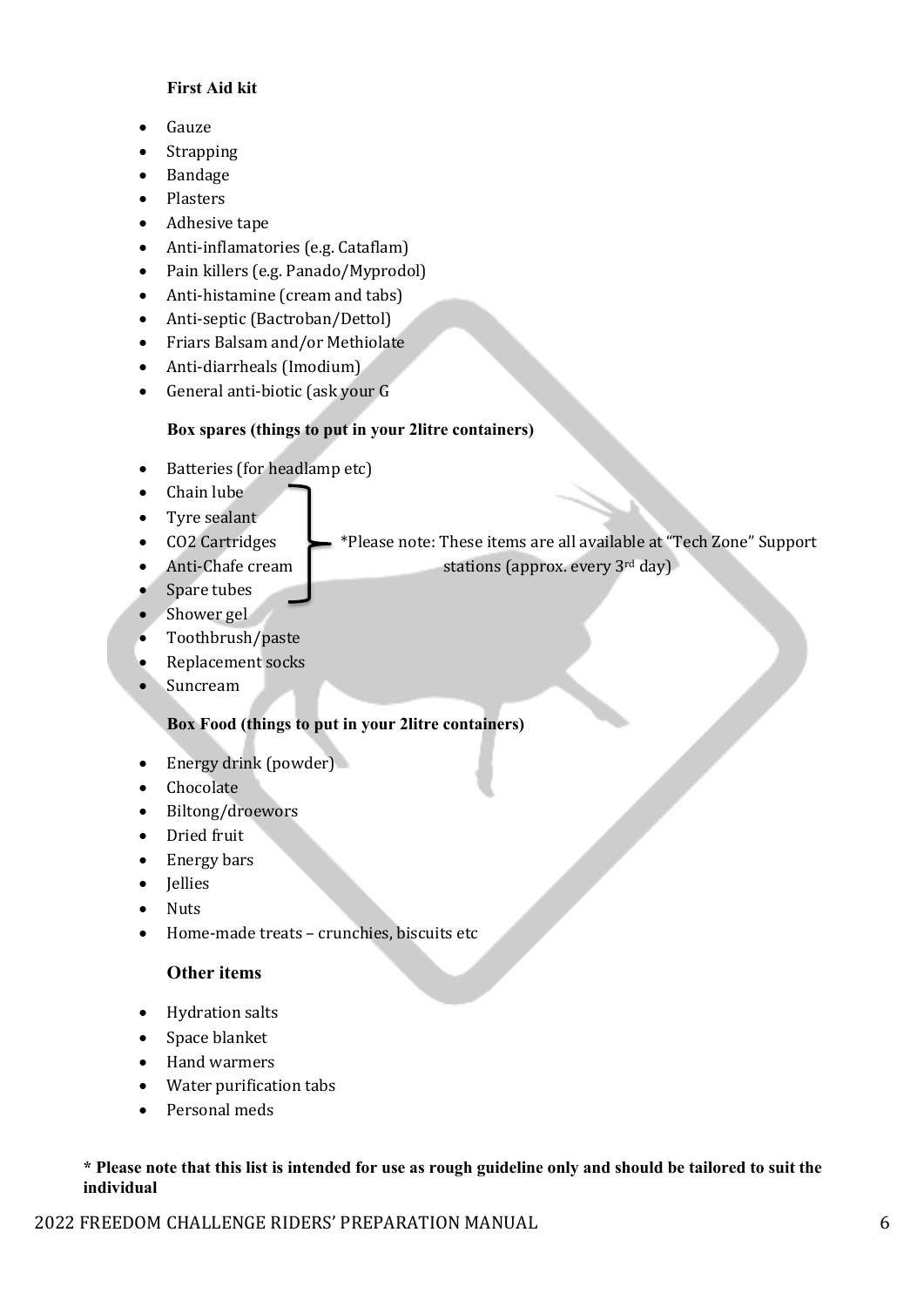As you can see from the above list, there are many items to consider and you also need to decide if the items need to be carried with you at all times or if you can send them ahead in your 2 litre containers to collect along the route. The list should hopefully make you aware of the kind of kit that's required and also your responsibility as a rider to take care of your own personal, medical and technical issues during the event. You should go into the event as selfsufficient as possible, since there will be only limited support along the route (only support stations and official race office interventions).

There are no bike shops along the route for spares/repairs, so you need to take care of your own bike and be able to fix any potential issues yourself. Certain items are available at **"Tech Zone" \*Support stations** approximately every  $3^{\text{rd}}$  day, these include:

- Tubes
- Tyres
- CO2 Cartridges
- Tyre sealant
- Chain Lube
- Anti-chafe cream
- Foot pump and shock pump available

#### \*MASAKALA, RHODES, ROMANSFONTEIN, BUCKLANDS, ROUXPOS

Most of the route takes you through remote countryside, away from towns. Although you do pass through a few small towns along the way, you will be relying primarily on the support stations for all your resupply needs, so plan carefully what you will be putting into your 2 litre containers.

Even if you are planning to team up with another rider, you still need to carry all your own equipment (clothing, maps, spares, meds etc.) as there are no guarantees that both of you will stay together for the duration of the event and in the event of your riding partner (or you) being forced to withdraw, the other rider must still be able to continue on their own.

#### 3. **Your RASA race strategy – race, ride or tour?**

Your main aim in the Freedom Challenge should be to get to the finish before the 26-day cut off - that in itself is a worthy achievement and for that you will get your finisher's blanket.

Aiming for a faster finishing time is entirely possible but immediately puts additional pressure on you. It is wise to decide on a strategy beforehand because it will affect your planning - are you **racing** (sub15-days); **riding** (16-22 days) or **touring** (22-26-days)?

These are fairly loose definitions but are based on past statistics. The finishing time you are aiming for will determine how far you need to ride each day, where you are likely to sleep each night and it could influence what type of equipment you choose.

Looking at the stage distances and daily altitude stats and comparing them to your normal training rides or other events can be misleading and you should not base your strategy and planning on this. There are 3 reasons why: **navigation**, **portages** and the **weather**.

**Navigation:** because the Freedom Challenge is a navigation race, **you may not use a GPS** and there are no reliable route markers. You will find the occasional ' bokkie' sign (the eland depicted in the logo) along the trail and it will confirm that you are on the right track and even indicate the direction of travel (the direction in which the bokkie is looking is the way you must go) but these signs occur at irregular intervals along the route, so cannot be relied upon as route markers.

You will therefore need to use the maps and narratives to find your way and this means stopping often to check the maps and read the narrative – all those stops add time (up to 2 hours extra per day) and slow your overall pace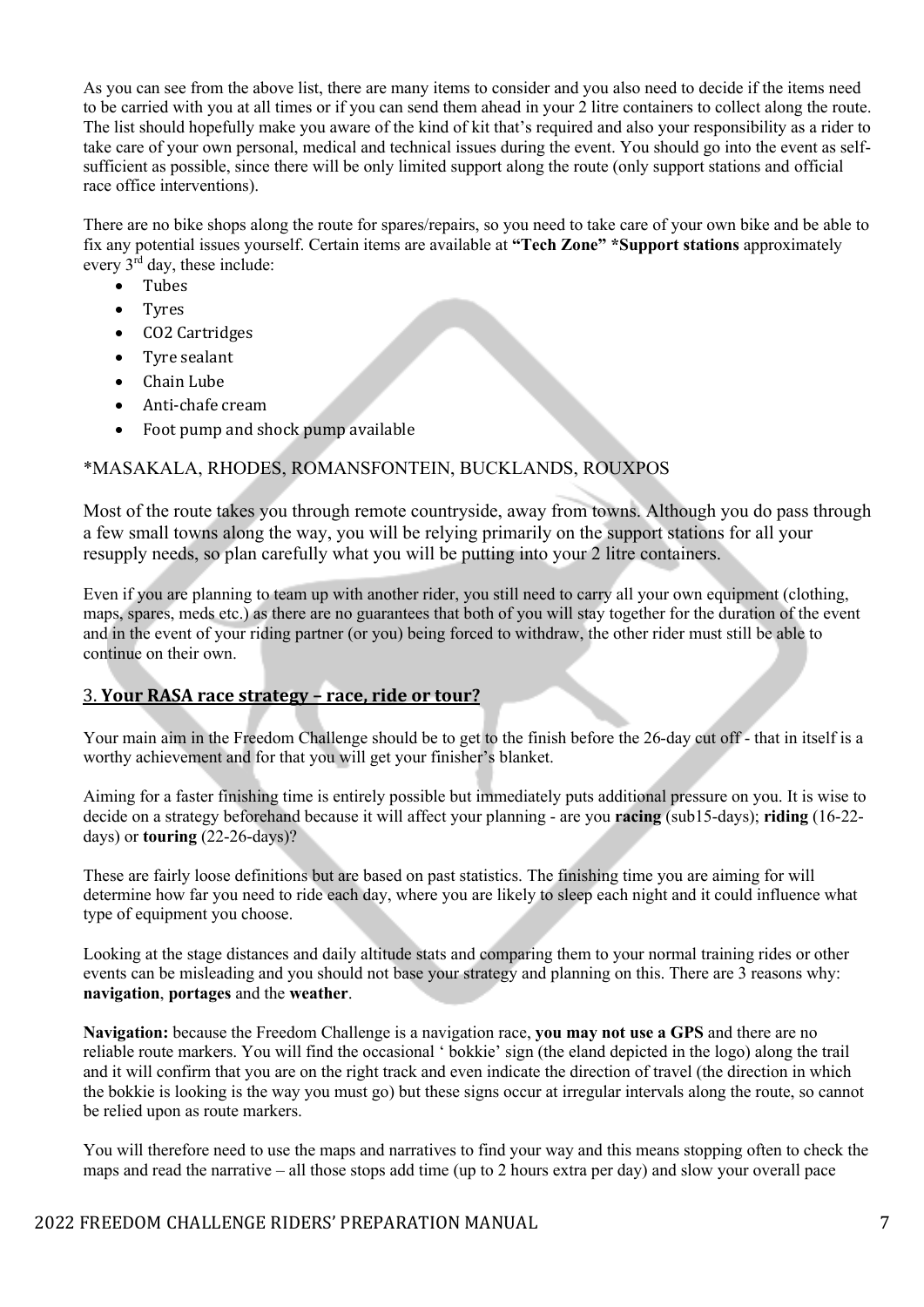down considerably. And that is assuming that you don't make any mistakes or go the wrong way… Some sections have many fences and gates to go through, each time forcing you to stop again and taking additional time.

**Portages:** parts of the trail are too steep, rough, overgrown or indistinct to ride on, so you will be forced to either push your bike or pick it up and carry it. Often you will need to navigate at the same time. This makes the going very slow and adds a different challenge.

**Weather:** if the weather is kind, you won't notice it and it will have very little impact on your ride. Being winter though, it is likely to be a factor at some point in your ride. Bad weather means cold, wet, muddy or windy conditions, which can all slow you down.

In order to predict a realistic finishing time for yourself and devise a plan that will get you there in time, be aware that your moving speed will most likely be much slower than what you are used to. If you ride at an average of 15- 20km/h or more in other events or when out training, re-adjust and use a moving average of 10km/h for your planning – despite how slow it sounds, when you factor in navigation, portaging, weather and other stoppages, this becomes a fairly realistic average speed for the Freedom Challenge.

#### For RTR, RTC, RTW and RTP race strategy follows similar thinking but the overall finishing times **will be shorter: racing (sub 4-days); riding (4-6 days); touring (6 days)**

\*Please refer to the separate race planner sheets for each race which details distances, elevations and expected ride times between station

## **What's your RASA race strategy and what does that mean?**

**Racing:** aiming for a sub 15-day finish

- you will need to be competent at navigation or have prior route knowledge and be able to correct any mistakes quickly or you will be following someone who knows the route well
- comfortable riding alone
- fit enough to ride 12-16 hours per day, also portage fit and able to recover after a long, hard day
- competent enough mechanically to sort out own bike issues on the trail
- prepared to start early, usually in the dark (also the coldest part of the day)
- prepared to ride into the night and navigate in the dark
- can function on 5-6 hours sleep per night but prepared to sleep less and nap along the way
- minimalist approach to equipment carrying a small, light backpack (target weight 4-6kg) with lightweight technical kit; evening clothing may double as extra layers for warmth if required
- no time to do laundry due to short stops
- sufficient lighting to burn for 4-6 hours per day at least (but not always enough time to recharge)
- contents of boxes well planned with bike spares/meds/nutrition/maps all waiting at appropriate stations
- a clearly defined race plan with daily expected arrival times and confidence to adapt the plan quickly according to weather/setbacks etc
- prepared to push yourself very hard physically and mentally
- you will pass through more than one support station per day but will not always have time to enjoy the hospitality
- you are required to notify the race office (by SMS or phonecall) of your movements and plans at every support station
- happy to sacrifice some of the enjoyment of the event for a faster finishing time

#### **Riding:** aiming for a 16-22 day finish

- have some navigation experience and comfortable using the narratives
- possibly ride in a group and navigate as a team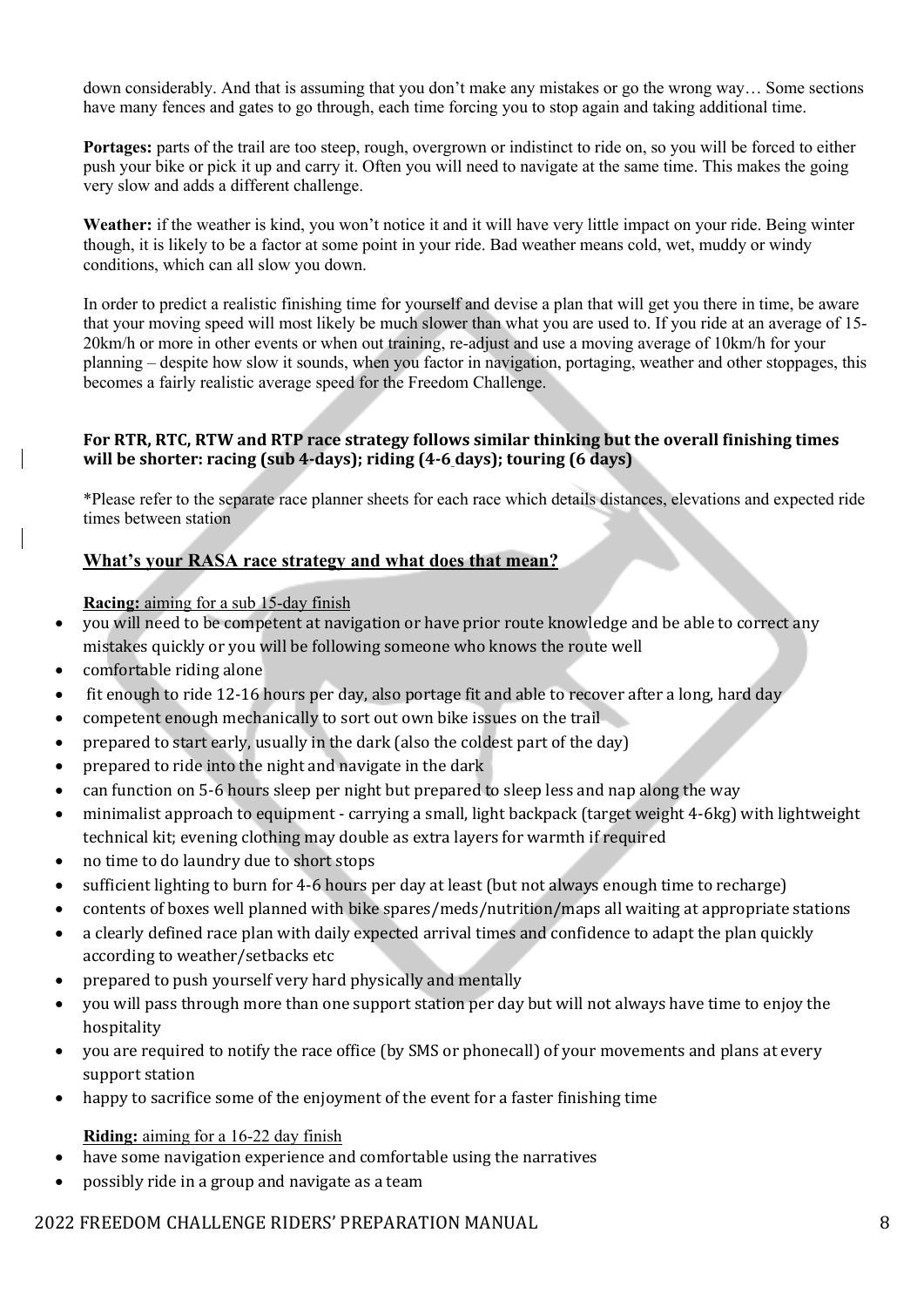- fit enough to ride  $8-12$  hours per day with good walking fitness for portages
- competent enough mechanically to sort out own bike issues on the trail
- prepared to start at first light every day
- prepared to sometimes ride into the night and arrive in the dark
- can function on 6-8 hours sleep per night
- carrying a slightly larger backpack with a few extra clothing layers for warmth (target weight 7-10kg), some items of lightweight technical kit and separate clothing for evenings
- $\bullet$  time to do laundry at most support stations
- sufficient lighting to burn for 2-4 hours per day (enough time to recharge at night)
- contents of boxes well planned with bike spares/meds/nutrition/maps all waiting at appropriate stations
- a well-defined race plan based on a single stage per day for the first half, with the aim of doubling up on all the shorter stages later on - willing to adapt the plan if necessary
- you are required to notify the race office (by SMS or phonecall) of your movements and plans at every support station
- long days on the bike but usually have enough time in the evenings to relax a bit and enjoy the hospitality without having to sacrifice any sleep

#### **Touring:** aiming for a 23-26 day finish

- have some navigation experience and comfortable using the narratives
- possibly ride in a group and navigate as a team
- fit enough to ride 8-12 hours per day with good walking fitness for portages
- enough mechanical experience to do daily bike check and maintenance
- prepared to start at first light every day
- prepared to arrive in the dark on some days
- can function on 6-8 hours sleep per night
- carrying a larger backpack with multiple clothing layers for warmth (target weight 8-10kg) and separate warm clothing for evenings
- time to do laundry at support stations
- sufficient lighting to burn for 2-4 hours per day (enough time to recharge at night)
- contents of boxes planned with bike spares/meds/nutrition/maps all waiting at appropriate stations
- a race plan with the goal of finishing one stage per day; willing to start slowly and riding yourself steadily into condition to avoid risks of injury; always aware of the rolling cut-offs which apply along the route; willing to adapt the plan if necessary
- you are required to notify the race office (by SMS or phonecall) of your movements and plans at every support station
- long days on the bike but usually have enough time in the evenings to relax a bit and enjoy the hospitality without having to sacrifice any sleep

#### **CUT-OFFS: when planning your race strategy, you need to be aware of the rolling cut-offs that apply along the route– if you miss a cut-off, you may not continue:**

- Rhodes  $-$  8 days
- Hofmeyr  $-$  13.5 days
- Diemersfontein 26 days
- $RTR 7$  days
- RTC 6 days
- $RTW 6$  days
- $\bullet$  RTP- 6 days

#### 2022 FREEDOM CHALLENGE RIDERS' PREPARATION MANUAL 2022 FREEDOM CHALLENGE RIDERS' PREPARATION MANUAL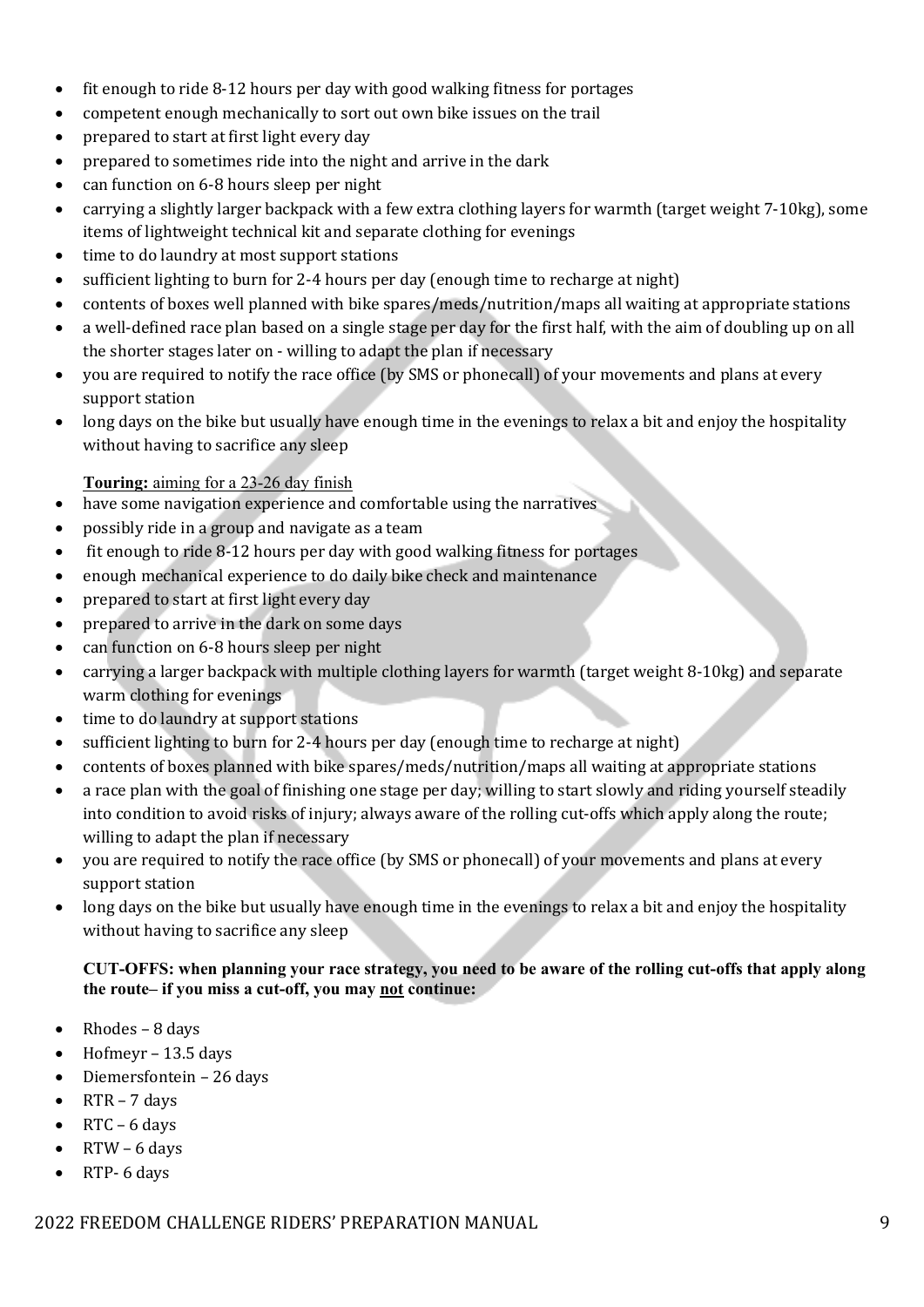#### **4. Training and fitness**

The fitter you are, the more you'll enjoy it and the faster you'll recover from a hard day out on the trail. The first two stages are both long and hard days with steep climbs, so if you are planning a fast start with an aggressive race plan, then you need to be fit and focused. If you plan to start slowly and ride yourself into it, you could probably get away with a bit less training overall, but you still need to be fit enough to survive those first two days.

In terms of training, you would prepare as for any other multi-day event and according to your available training time but your specific focus will shift depending on your race strategy. The common component should be long rides at medium intensity and sufficient time in the saddle to get used to the bike and all your kit. An average day on the trail will be at least 8 hours of riding, so you need to build enough endurance to cope with this and recover sufficiently to do it again the next day. You also need to get used to riding with a backpack, which you will feel as additional pressure on your neck, shoulders, back and particularly on the saddle.

Your training schedule should include back-to-back training days and more long rides where possible (over the weekends). Fortunately the intensity during the race is lower than you think – it's more about making steady progress than outright racing and the frequent navigation stops will allow for some rest. You could add in some short, higher intensity workouts (e.g. hill repeats) during the week, as they are a time efficient way to improve your overall fitness and will also help with recovery.

Train for the portages by hiking (or running), preferably off-road over steep, uneven terrain and if possible, using the same shoes and your bike to figure out how to carry everything comfortably (stair climbing is a good substitute if you can't get outdoors often enough).

It's a good idea to train with weight on your back but start light and build up to what you expect your final weight to be. Some strength work in the gym could also be beneficial – to help overall conditioning and help prevent injuries occurring later.

A word about overtraining: always allow enough time for recovery, especially as you get nearer to your start date – aim for peak volumes and intensities 4-6 weeks before the event and then start to taper off and focus on maintaining fitness and boost recovery so that you are not over-trained or carrying any injuries going into the event.

Monitor your health so you don't end up getting sick in the lead up to the event – this becomes more important as the colder winter months approach. Early morning rides in the cold are good for conditioning and testing out your cold weather kit to fine tune your set up but you should not risk illness in the process.

## **5. Bikes and tools**

Virtually every type of mountain bike has been used on the Freedom Challenge before: steel, titanium, carbon and aluminium - both hardtails and full suspension and there have been failures or issues with all types to varying degrees – what this says is that there really is no "perfect bike" for the Freedom Challenge and it usually comes down to personal preference. So the best bike for the job is probably the one you already own.

If you have the option to choose though, then here are some points to consider:

- lightweight is good but strength and reliability are important
- dependable components, avoid lightweight or difficult to service parts
- strong tubeless tyres are very important
- choose grips, saddle and pedals for all day comfort (use them in training)
- space for bottle cages on frame
- start the event with a close-to-new drivetrain and a fully serviced bike
- bike fit is critical, a comfortable riding position will lead to less fatigue and a more enjoyable ride.

Something to bear in mind is that you won't be hammering the bike and giving it to someone else to fix afterwards – you will need to take care of your own bike and equipment. You will most likely end up riding more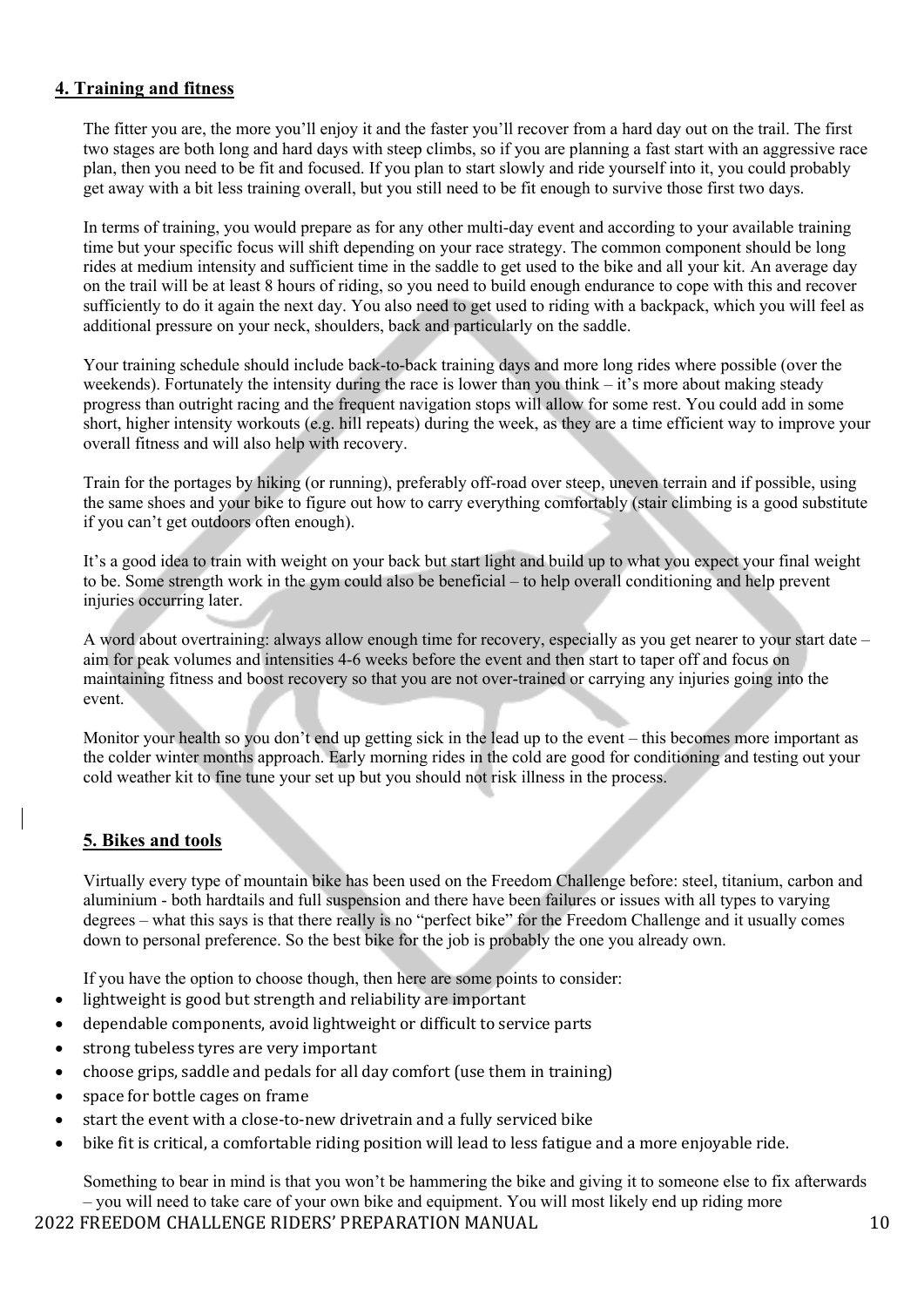conservatively and getting off to walk or push more frequently in an attempt to save bike and body. It's good to get into the habit of checking your bike after each day – a quick clean and lube of the drivetrain and an additional check to see that nothing has worked loose or been damaged – this is essential and will help you avoid major mechanical issues later on.

#### **What spares to carry?**

Too many bike spares and tools can quickly add up to unnecessary weight so don't try to cover every eventuality when it comes to breakdowns. You should carry the things that you think you will need to keep the bike running smoothly out on the trail and then send additional spares in your support station boxes to pick up along the way.

Consider taking the following spares and tools:

- Carry a spare derailleur hanger NB!
- A spare tyre is not necessary if you are using strong tubeless (UST) tyres with fresh sealant but many riders still choose to take one. If you decide to take a spare, store it at the bottom of your backpack or strap it securely to your bike frame
- If vou don't carry a spare, take glue, patches and gaiters (even a needle+thread) to be able to fix a bad sidewall cut
- Carry a small bottle of sealant with you at all times and send extra in your boxes
- Carry tubeless plugs of various sizes
- Carry spare tubeless valves
- A good mini-pump
- Carry a CO2 bomb+inflator with you
- Brake pads start with new, carry a set with you and send an extra set in your boxes (to collect about half way)
- Carry a spare derailleur cable
- Carry a few spare spokes+nipples they can be stored inside you handlebar or seatpost by using some foam to hold them in place
- Chain quicklinks. Small light so maybe carry a few.
- A comprehensive multi-tool which includes a chain-breaker and spoke spanner (or separate tools)
- Strong tyre levers (that will not snap in the cold)
- If you are riding full suspension, consider taking a small shock-pump and make sure all pivot bearings/bushes have been serviced before you start
- A small cleaning brush plus soap you could carry the brush and send the soap in your boxes (make sure it doesn't leak into food supplies)
- A Leatherman type multi-tool/pliers (mini version)
- Duct tape and cable ties for makeshift repairs
- Chainlube supplied by the event at the start and at certain points along the route but you may also carry your own preferred brand

Having all these tools and spares will allow you to fix most breakdowns, provided you know how to use them – if you don't know, then ask your local bike shop to teach you the basics and practice beforehand.

The most common mechanical issues encountered along the trail are usually tyre or puncture related, rear hub failures or suspension failures. Tyre issues can be taken care of by carrying the right spares as detailed above (and using strong tubeless tyres), the others are a bit more complex.

The freewheel mechanism sometimes freezes up on really cold mornings and won't engage. Pouring hot water over it often sorts it out but in the event of a more serious failure, you may need to open it up to replace the damaged parts. This is normally a job for the bike shop but by carrying the spare parts (which are small and light),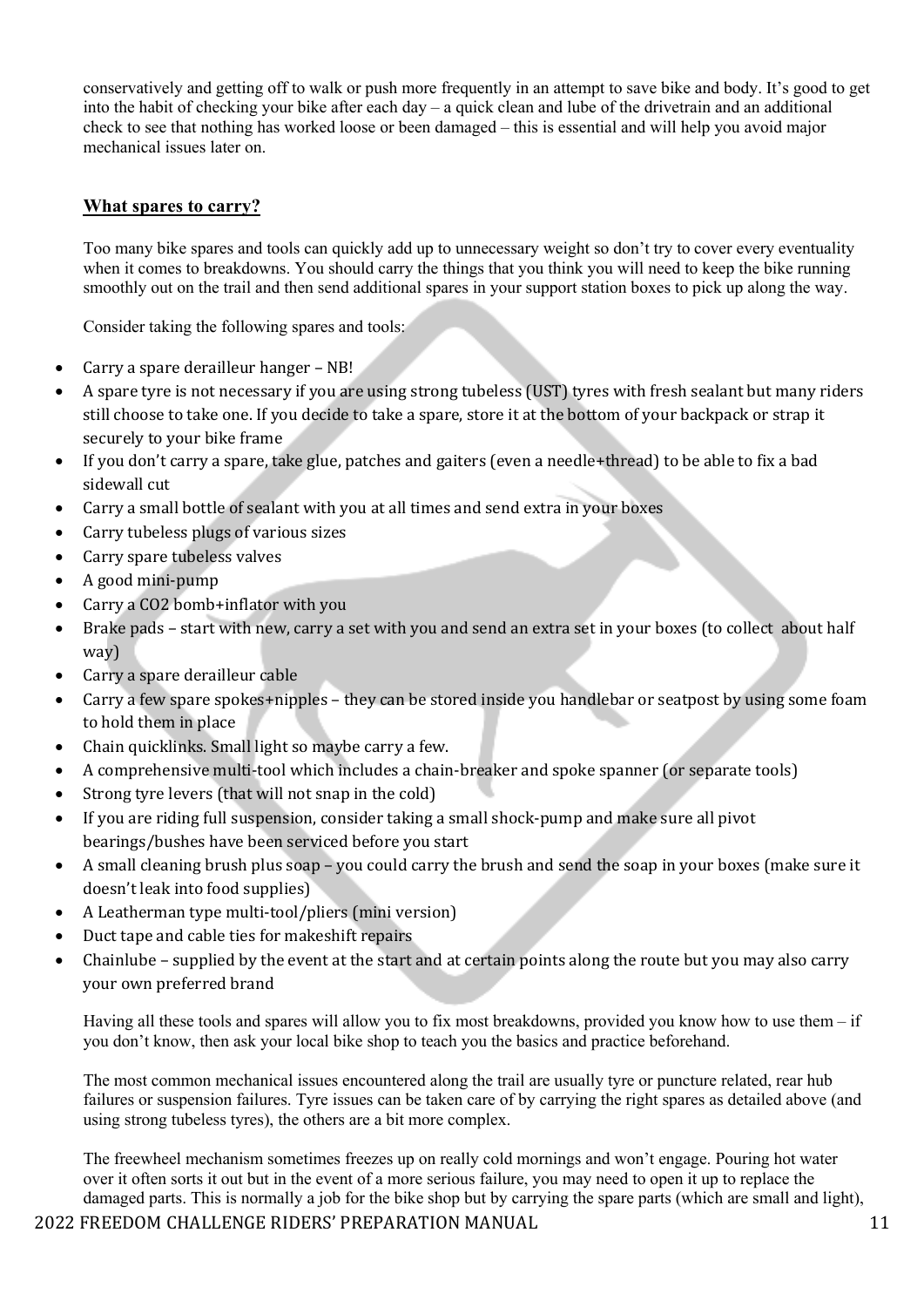you may be able to fix this problem out on the trail – get your bike shop to go through the procedure with you for your specific hub if you are concerned about such a failure.

Front and rear suspension systems need to be serviced before you start and all seals replaced – old seals leak air/oil and eventually lead to collapse which can't be easily repaired on the trail.

There have been a few incidents of frames cracking during the Freedom Challenge. If this happens, you will need a temporary fix to get you to the next support station. Duct tape, cable ties, rope, string or wire have all been used to good effect. If you cannot fix the frame, you need to contact the race office to discuss your options. It is possible to have a replacement frame sent in but you will be given a time penalty and depending on where you are on the route, it may take a day or two to reach you. The same applies for any other spares that you may need along the trail – a spare wheel, seatpost, tyre etc.

**Please note: any outside technical support has to be cleared by and arranged through the race office - failure to do so will result in disqualification.**

#### **6. Lights and electronics**

#### **Lights**

Lights are an important part of your kit for Freedom Challenge and you are likely to use them every day out on the trail. In the winter expect sunlight only between 7am and 5pm, which gives you 10 hours to work with – being able to extend that by an hour or two either side with your lights could mean the difference between getting lost or arriving comfortably at a support station. On most mornings you will be trying to leave at sunrise to maximize the available daylight but leaving in the dark before sunrise, using your lights, will give you more daylight at the end of the day and a better chance of arriving at a support station in daylight.

The most common set up is to have a light on your bike (usually on the handlebars) and another light on your helmet. The bike light is typically more powerful and has rechargeable batteries while the helmet light uses replaceable batteries – these are sent in your boxes to pick up along the route.

How bright should the light be? It is personal preference but a decent light for off road riding is typically at least **300 lumens or brighter** – sufficient for dirt road riding and slow technical riding. There are many lights that surpass that with 1000 lumens or more being popular. While these lights are really bright, battery life at full power is limited so they are often used at half power to make them last longer. Recharge times are also important – if you are part of a group sharing accommodation, you may only have an hour or two at night when there is a plug available for you to use. Look for a light that will give you at least **300 lumens for 3 hours** or more and be able to recharge sufficiently at night to repeat the next day.

If you decide to use a bike light that runs off disposable batteries, make sure you test the run times and send enough spare batteries in your boxes.

The helmet light should be lightweight on your head to avoid neck fatigue and burn for a few hours before it dims. You will mostly be using it when portaging and for reading your maps – a zoom feature or the ability to adjust the beam to see further is useful when navigating in the dark. Some lightweight headlamps work well for this purpose and give an output of **200 lumens** or more, yet they will only need fresh batteries every third or fourth day. Again, test out the run times beforehand in training and work out carefully where to send your spare batteries in your 2 litre boxes.

Another option that has become more popular in recent years is a hub dynamo that powers a dedicated bike light. These systems do not have any batteries and rely on your leg power when you ride the bike - as long as the front wheel is turning, your light will shine but the brightness of the light depends on your speed. On portages, the light will switch off, so you will still need a helmet light. A bonus of the system is the ability to recharge other devices (phone, camera, tracker etc) at the same time while on the move by means of a small, integrated charger box. The hub dynamo/light/charger system is convenient but is by no means essential to finishing the Freedom Challenge.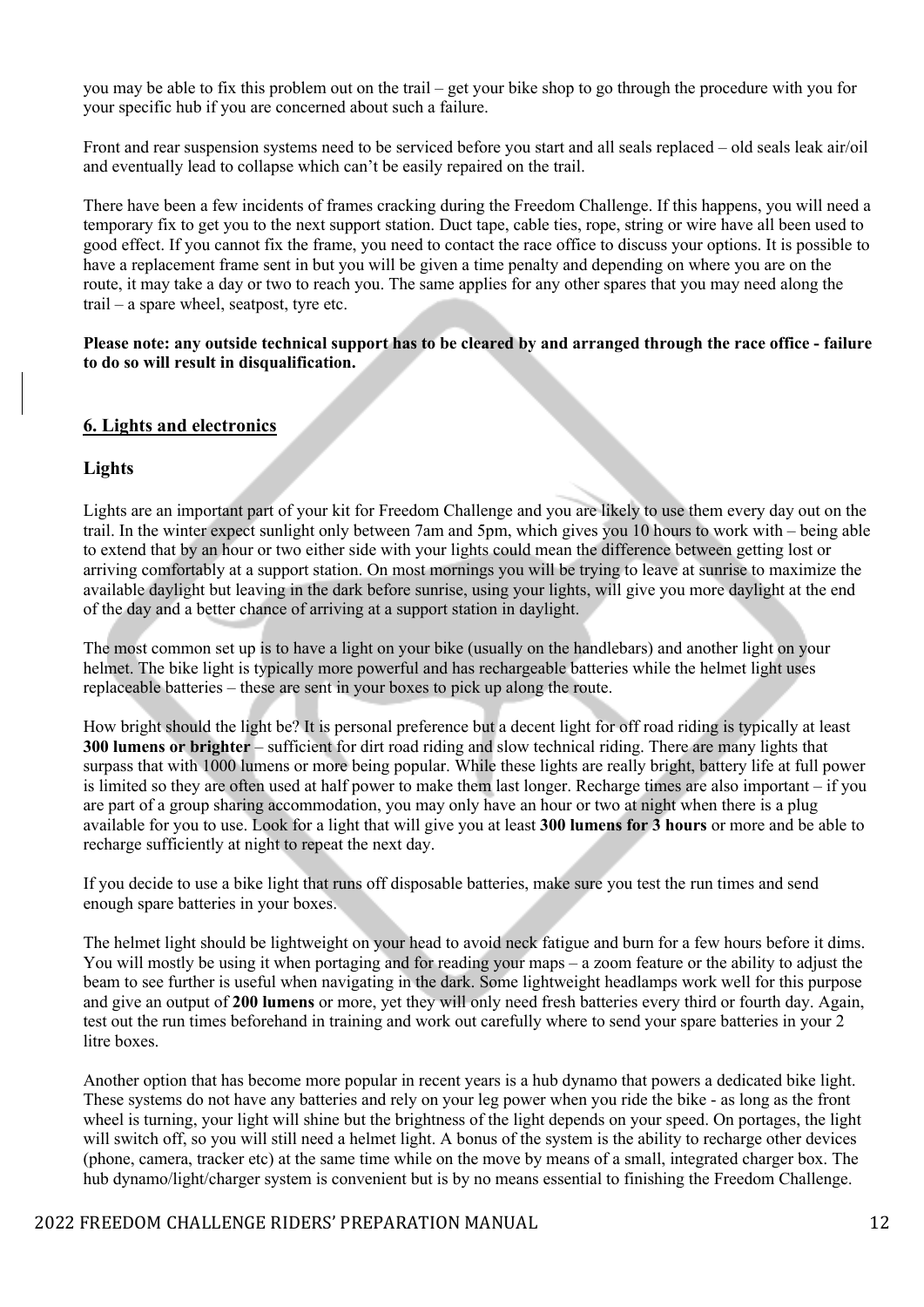It is also important to take a **rear flashing light for safety** – from the start in Pietermaritzburg you will be riding in traffic and again near the end before Wellington. Along the way there are other places where you may encounter traffic. These flasher units are small and light and with fresh batteries and selective use, they should last the whole ride.

#### **Electronics**

Apart from an event issued tracking device and a mobile phone, which is compulsory for communicating with the race office, all other electronics are optional.

Think carefully before taking any extra devices with you – they all add weight and complication to your setup.

In the past, riders have taken some of the following – the choice to take these or similar is entirely up to you:

- a portable power pack to recharge your phone/tracker/camera
- a separate camera if you intend to take photos regularly
- a separate video/action camera to document vour adventure
- a music player/iPod
- chargers for all the different devices
- or a universal/USB type charger that will possibly work for all the different devices

Remember that the intention is not for you to suffer on the Freedom Challenge, so if you decide to take some luxury items along, that's fine. Just be sure that you are really going to use them enough to warrant having them with you. Make sure you use them in training and are familiar with functions and battery life.

# **7. Clothing and shoes**

Probably one of the most important topics in your preparation, so apart from what you'll find here, take the time to speak to other riders and learn from their hard-won experience.

The cold winter temperatures and potential for extreme weather make clothing choice critical. If you are caught out in a sudden change of weather, you need to be able to survive those conditions with the kit in your backpack – or you need to find shelter.

Clothing can be divided into 6 categories:

- a) base layer
- b) mid layer
- c) shell layer
- d) extremities (hands, feet, head)
- e) shoes
- f) overnight clothing

#### **a) Base layer**

The base layer is your 'next to skin layer.'

**Top** – a light to medium weight long sleeve top, could be synthetic (polyprop, polyester, nylon) or merino wool fabric. Lightweight and packs up small. Carry two and rinse/wash where possible.

**Bottom** – padded cycling shorts with leg warmers (could be bib type) or long cycling pants. Carry 2 pairs (shorts) and rinse/wash where possible.

#### **b) Mid Layer**

**Top -** The mid layer can also usually be worn as a 'next to skin layer' if needed. It is intended to provide more warmth and insulation than a base layer. Usually a synthetic or merino wool fabric, with or without front zip.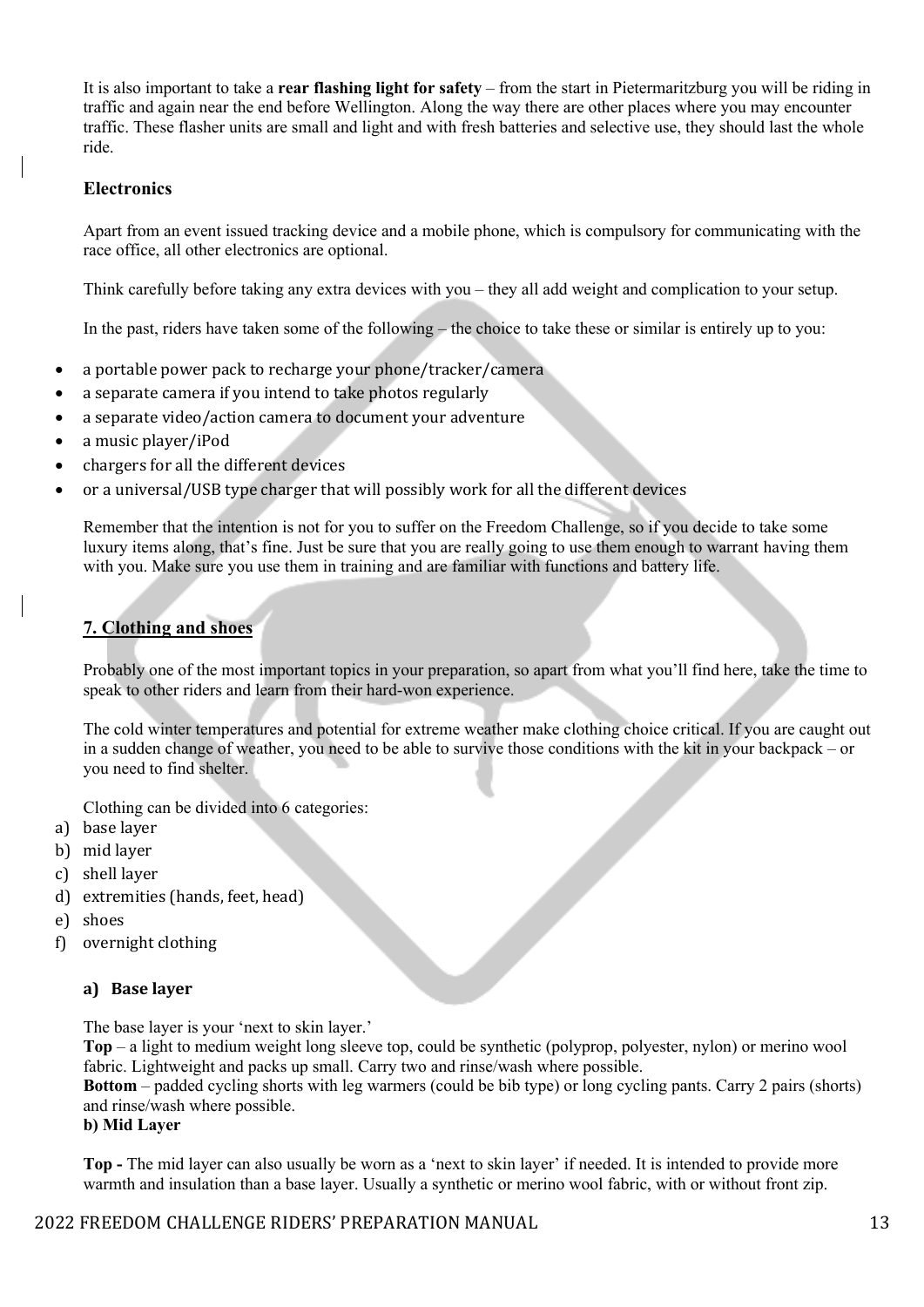Could also be a long sleeve, winter-weight cycling jersey. Quite bulky to pack but it is usually worn every day, with possibly a second garment stored in the backpack if you have the space.

**Bottom –** if you don't have legwarmers, consider taking long cycling pants as your warm layer to wear over your padded cycling shorts.

#### **c) Shell Layer**

**Top -** this layer must protect you from cold, wind and rain. It may be one waterproof jacket or two jackets, one waterproof and the other one a lightweight windproof. The waterproof jacket should have a hood, which you will typically wear under your helmet (some jackets have adjustable hoods which can fit over a helmet). Carefully consider the weight and bulk of the waterproof jacket – it needs to keep you dry in the worst conditions but you won't be wearing it all the time and will have to carry it in the backpack mostly – too big and bulky will mean a bigger backpack, too thin and light and it may not provide sufficient protection and could tear easily, allowing water/cold in.

**Bottom –** waterproof shell pants to match the jacket, will be used in very cold conditions to cut the wind and conserve body heat and in the rain to keep you dry, otherwise mostly carried in the backpack.

#### **d) Extremities**

The hands, feet and head are areas that are very susceptible to cold.

**Hands –** a combination of thin base layer, windproof mid layer (winter cycle gloves) and insulated, waterproof outer gloves depending on conditions. Most of the time you will only use one of the 3. Sizing is important, the outer gloves should be sized with enough room to fit the layers underneath.

**Feet –** similar to hands but possibly fewer layers, a thin liner sock (that can be washed regularly) plus a thick, warm outer sock (wool or synthetic). Waterproof socks like Sealskinz also work well as they are insulated, windproof and waterproof – ideal as outer layer and the thicker versions can be used as the only layer. **Head –** your helmet will be your outer layer and you should have enough adjustment to accommodate some thicker insulating layers underneath. These layers are very much dependent on personal preference but should be adaptable and easy to take off if you start overheating. A buff /tube scarf around the neck with a second over the head is common. A windproof skull-cap and a thin balaclava for really cold mornings are other options worth considering.

#### **e) Shoes**

Shoes need to be comfortable and keep your feet warm.

First you need to decide if you will use one pair of shoes for the whole journey or if you want to take a second, lighter pair of shoes for portaging and wearing at night around the support station.

If you take two types of shoes, then choose cycling shoes that you can still walk in and take a pair of lightweight running shoes as the second pair.

If you plan to use only one type of shoe, look for something that you can walk in comfortably over technical terrain, shoes which are robust to protect your feet and keep them warm. These types of shoes typically have leather uppers and a 'hiking shoe' type sole (there are models available that have a waterproof treatment or lining which adds warmth and protection in wet conditions, in either a shoe or boot style). If you are buying shoes for this event, try to fit them with the socks you will use, especially if they are thick winter socks or Sealskinz – you typically need to get a size bigger than normal for a comfortable fit.

#### **f) Overnight clothing**

Although you will spend most of the day outdoors on your bike, at night you should be indoors at a support station. Here you'll typically wear your second set of clothing, while the dirty ones are being washed and dried. Some riders prefer to pack a separate set of 'night clothes' which are only worn in the evenings or which could double as extra layers on the bike if needed. The important thing is to be able to put on clean clothing at night and to be comfortably warm while at the support station.

A lightweight fleece top and sleeping shorts are good options and some riders even pack an ultralight down jacket/vest for the evenings. Remember that the support stations are generally warm inside because they have a heater/fire/stove going all the time. Consider these items carefully as they will usually be packed in your backpack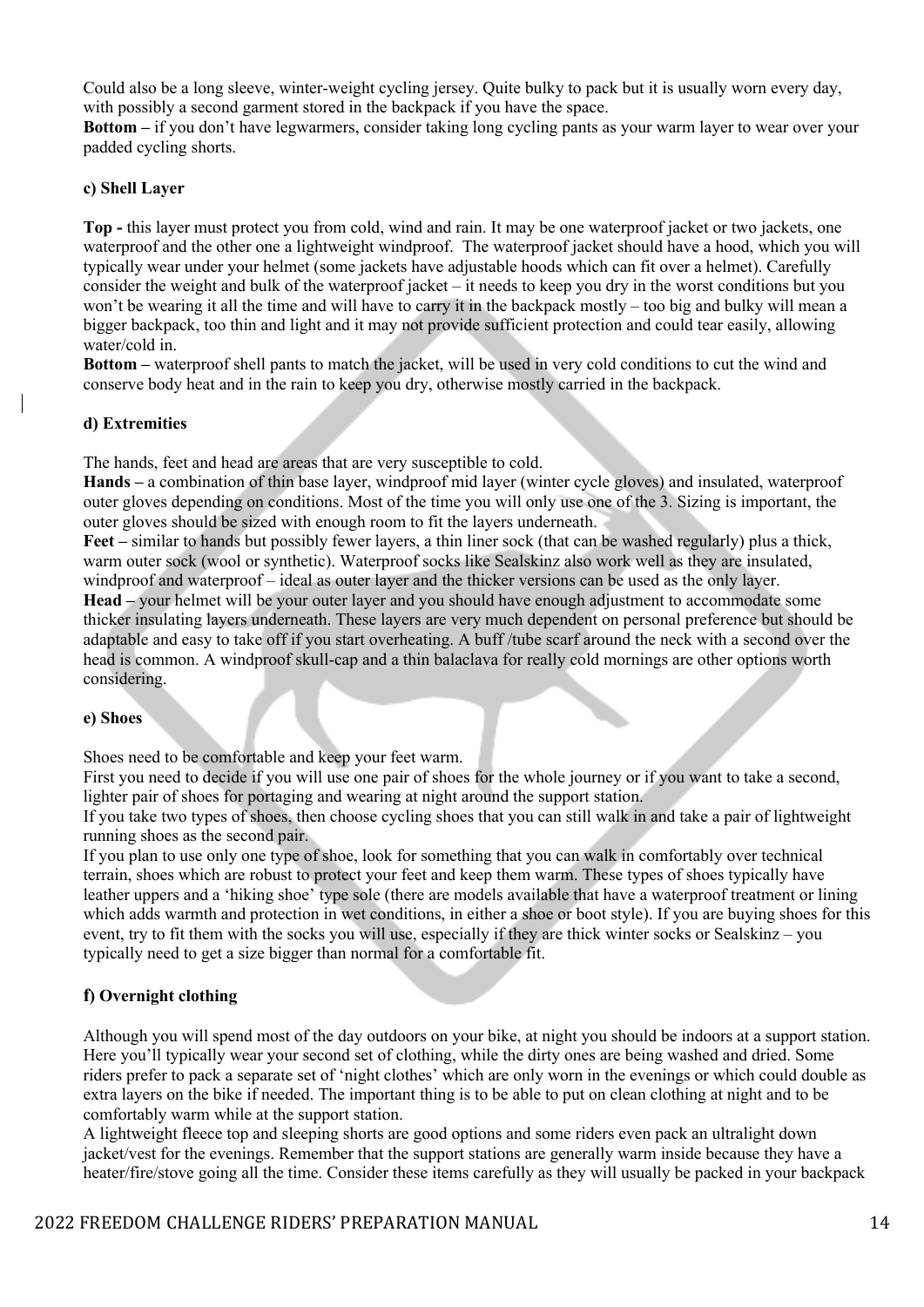during the day and only get used at night, which means extra weight on your back. If possible, choose items which could also be used on the bike in the case of an emergency or if you encounter extreme weather conditions.

#### **8. Backpacks**

First decide if you prefer to carry all your kit in a **backpack**, in **frame bags on the bike** or using a **combination** of both. If you use only a backpack, most of the weight will be on your shoulders and back (putting pressure on your saddle). This will make the bike lighter for portaging and pushing. Using frame bags, the weight is distributed across the bike, resulting in a much smaller and lighter backpack but the bike is then significantly heavier when pushing and carrying it on the portages. If you decide to use both frame bags and a large backpack, make sure you don't end up carrying too much kit – extra packing space should not be an excuse to carry unnecessary extra weight.

Whichever setup you choose, the aim is the same, try to pack sensibly and eliminate things that you don't need daily or rather send more items in your 2 litre boxes – any extra weight will just make life harder on the trail.

#### **Backpack only**

Look for bags in the 20-30 litre range, any bigger will become uncomfortably heavy and smaller will make it hard to fit everything in. If you have lightweight kit and are taking a lean and mean approach, you'll get away with a 20 litre backpack and be aiming for a total mass of 7-8kg (including water) or less.

A 25 litre pack will give you a bit more volume but you could still end up with a total mass of 10kg or less. This seems to be the ideal size and is a popular choice. Going bigger than 25 litres makes it harder to get the total under 12kg (because you often tend to use the extra space for luxuries). However, if your kit is light but bulky e.g. down jacket, you may need the extra volume to fit everything in. Smaller backpacks can be harder to pack because everything is a tight fit, so bigger bags do have some advantages here.

As far as backpack features go, look for something with pockets/pouches to organize your gear (inside and outside), a decent waistbelt that can transfer weight to the hips (zip pouches on the waistbelt are good for items you need to access easily – snacks, tools etc), water resistant fabric and zips or a separate rain cover and hydration compatibility to carry fluids (although you don't necessarily need to fill it)

#### **Frame bags**

Frame bags offer a lot of volume and feature robust construction. The most popular type of bag used is a small toptube bag, usually filled with snacks, tools or spares. Another useful option is a seat pack – it offers good volume and also serves as a mudguard below the seat. There are other types of bags that fill in the frame triangle or hang in front of the handlebar so it's worth researching all the options.

Remember that these bags were developed for carrying bulky camping equipment on extended backcountry bike trips – during the Freedom Challenge you will be staying indoors at support stations with all bedding supplied. Unless you plan to use these bags in place of a backpack, don't make the mistake of ending up with too much packing space and filling it with unnecessary items.

#### **"What if I realize on Day 1 that my bag is too heavy, and I want to send some kit back home?"**

If you've taken too many 'extras' with you and your bag is too heavy and you need to dump some kit but don't want to throw it away, you have two options:

1. You are allowed to dump kit at Allendale (support station  $1$ ) – this will be collected and taken to the finish in Wellington for you to collect at the end. If you withdraw before finishing, it is up to you to track down the kit and make arrangements to retrieve it from the race office.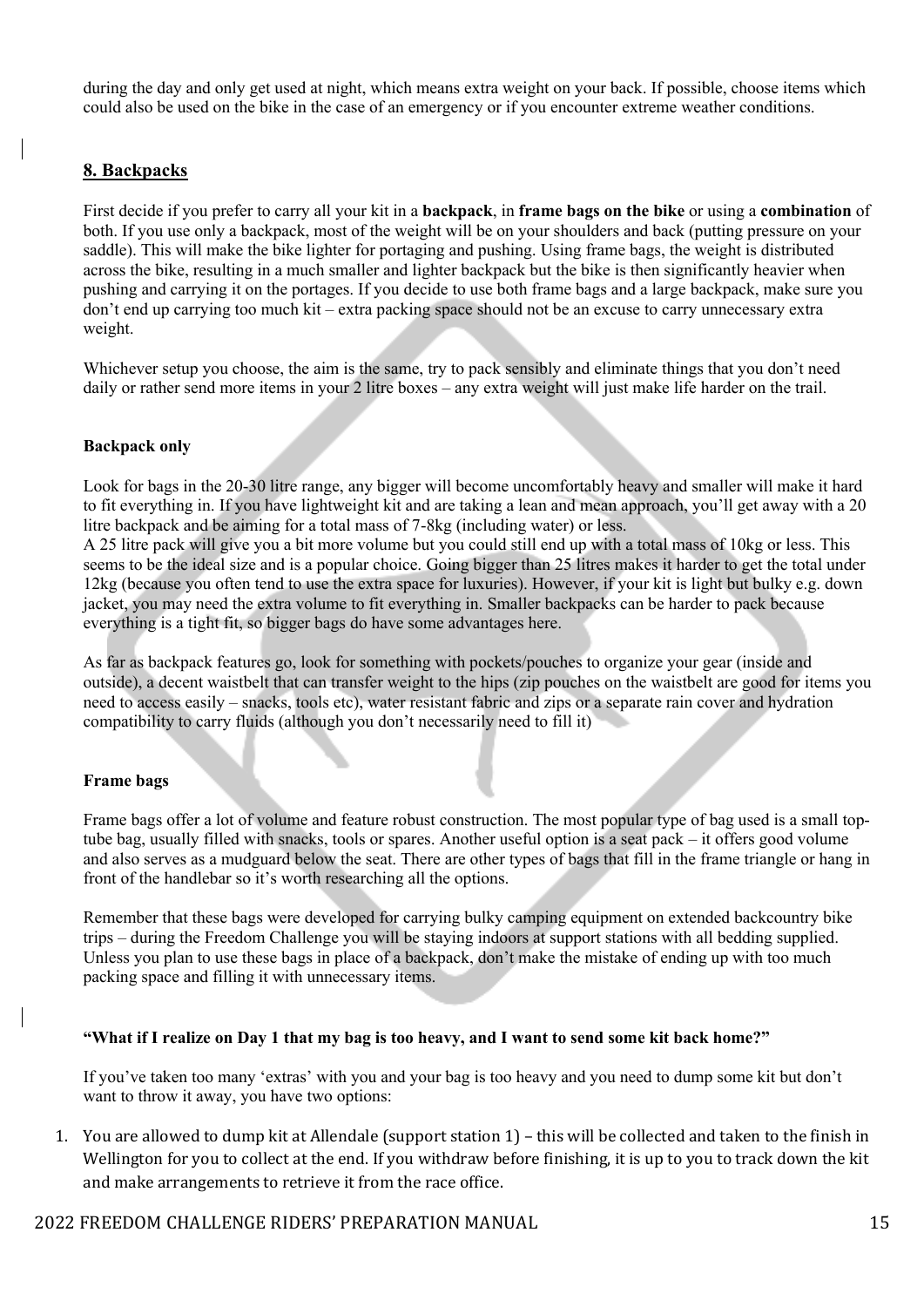2. You may post the kit back home from any post office along the route but you will need to do it yourself. Asking someone else to post it for you is considered outside support and will incur a time penalty or **lead to disqualification.** Towns along the route with post offices/agencies:

Matatiele/Jamestown/Hofmeyr/Pearston/Kleinpoort/Willowmore/

Prince Albert/Montagu/McGregor - some of these are slightly off route and require a detour to get there. If you need to post anything, you will need to inform the race office of your intentions before doing so and will have to re-join the route at the same point you left it.

**If you leave any other items of kit (spares, clothing, devices etc.) at any of the other support stations, you will forfeit those items – you may not ask the support station hosts to make any arrangements to get them back to you after the race and you may not arrange for anyone to meet you along the route during the race to collect the kit from you.** 

So pack carefully and test everything thoroughly in training before the event, especially in colder weather as the winter approaches. Try to have a system of packing and unpacking worked out in advance and make use of your training sessions as a simulation of a typical day out on the trail.

# **9. Personal Hygiene**

You need to look after yourself and your kit while on the trail. Washing or rinsing your clothes regularly is important, especially in preventing saddle sores. Some of the support stations offer a paid-for laundry service – you need to pay them R70 in cash if they do your laundry (if you intend to make use of the laundry service, send the cash ahead in your boxes). You may also wash or rinse your own clothing but ask where to do it first and ask where you may hang it to dry (often in front of a stove or fireplace). In this case, you can send some soap/washing powder in your boxes too but make sure it doesn't leak and contaminate food supplies.

The personal toiletries that you carry can also be kept to a minimum by sending most things in your boxes. Soap, toothpaste, shampoo etc. can all be decanted into smaller containers, otherwise you end up carrying them all day but only using them at support stations at night – better to have them waiting for you there and save a bit of weight in your backpack.

# **10. Medical**

Minor injuries and illness are common on the Freedom Challenge. Being prepared for them will limit their potential impact on your ride. Your first aid kit should have the basic items to treat any injuries/wounds and illness. The first aid kit will be carried with you at all times, so pack it carefully and make sure it is easily accessible in the case of an emergency. Consider if any items could possibly be sent in your boxes and also where you may need to replenish stocks of items you expect to use along the trail.

Freedom Challenge Race organizers do have a Race Doctor on call for telephonic consults and he can prescribe medications if need be. There is also an emergency evacuation plan in place for each region. Please be aware that all emergency evacuations are for your own (medical aid) account.

**Injuries/wounds –** overuse injuries to muscles and joints tend to creep in after a few long, hard days, more commonly due to all the walking and portaging (strength training for knees, ankles, shoulders and back can counter this). Carry strapping tape and bandages for support. Anti-inflammatories and pain-killers may become necessary but use them wisely. In the event of a crash or fall, you may need to dress an open wound – gauze, disinfectant cream/wipes, plasters or bandages may all be required.

Saddle sores are also common, largely due to the long hours in the saddle and the extra weight of the backpack – prevention is best with long rides in training for conditioning and the use of an anti-chafe cream. An anesthetic cream (e.g. Anethaine) can help manage discomfort once a problem has developed and the race doctor usually advised Friars Balsam and/or Methiolate for treatment of sores so it is worth carrying those.

**Illness -** During the Freedom Challenge, cold morning and evening air temperatures may increase the chances of throat, chest and lung infections, so consider taking an immune booster and carrying a general antibiotic with you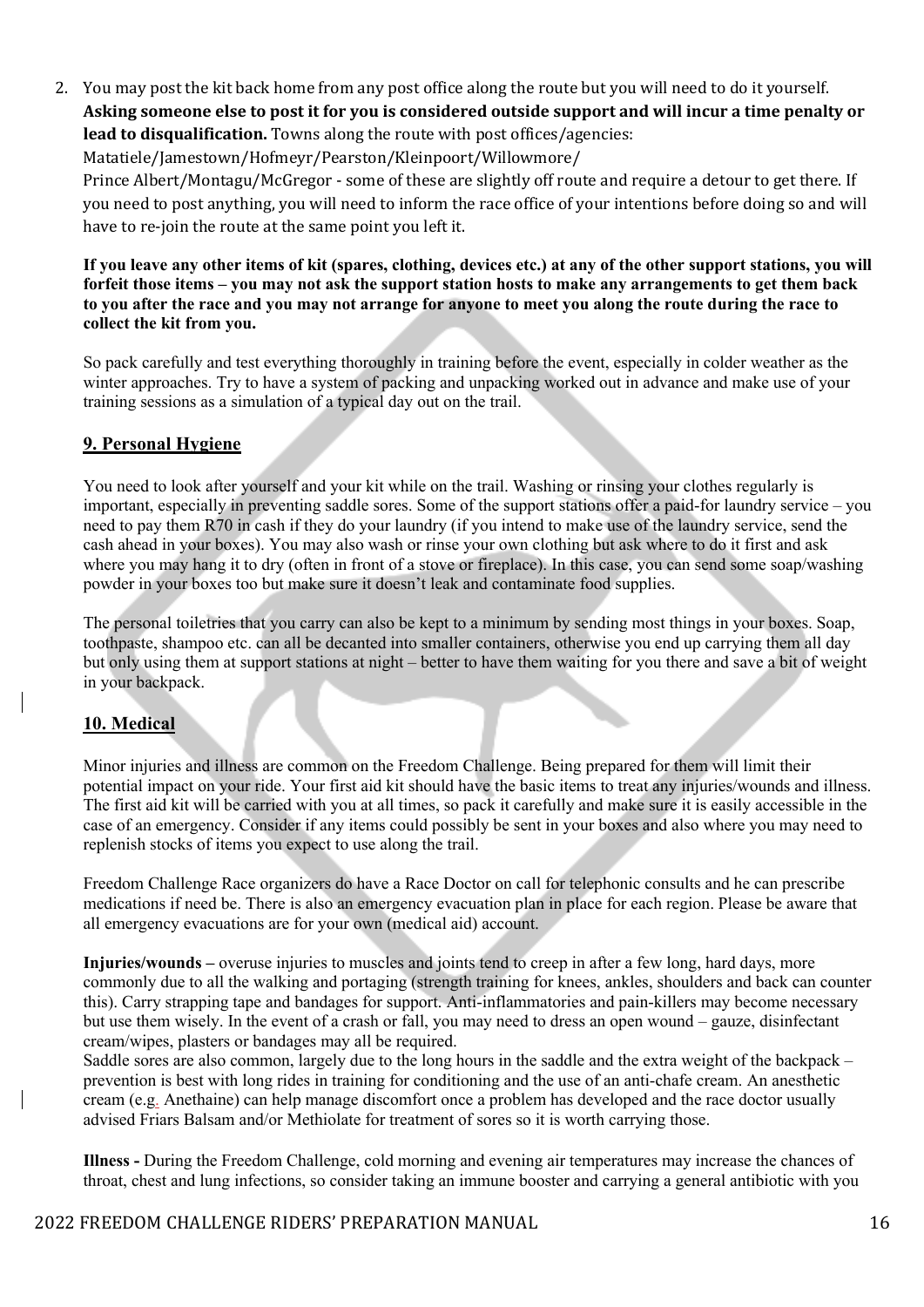(consult your GP). Stomach issues are common too (some due to bad water, so always ask if water is safe for drinking) – carry an anti-diarrheal (Imodium) and electrolyte replacement (powder/tablet) to aid recovery.

If you are taking any critical medication prior to starting the Freedom Challenge and need to continue taking it during your ride, it is vital that you make provision for this when packing. Either carry enough supply with you at all times or take a smaller supply and spread the rest out over your support station boxes. While the race office will always attempt to help in an emergency, it may take several hours/days to reach you or get any support through to you, so you need to prepare well and plan ahead. The route takes you through remote areas away from towns and cities so you cannot rely on purchasing anything specific along the way.

If you are affected by injury or illness during your ride, you need to manage it and the decision to continue is in your hands. Be realistic about your condition and your chances for recovery – sometimes a rest day at a support station could be enough to help you get going again and there will be opportunities to make up lost time further along the trail. If carrying on leads to further injury and means risking permanent damage, consider your options carefully and consult with the race office before making any final decision.

#### **11. Maps and narrative**

The Freedom Challenge maps were overhauled for 2022 events are are now A4 paper size but still 1:50 000 scale. Narratives are now included on the map and should be used in conjunction with maps. Blank maps showing route only with no narrative can be issued on soft copy upon request.

The Freedom Challenge route has evolved over time and continues to do  $so - it$  is therefore important to make use of the most recent set of maps. Maps are labelled with applicable event and year in top left corner. Do not try to use older versions of maps and narratives as they could indicate a route, which is no longer in use and you could end up getting lost. You may also end up trespassing on private land.

It is best to use the maps and narratives together but it is possible to follow the route using only one (maps or narratives). On average you will be using 5-6 maps between support stations.

#### **\*Please refer to 2020 Race Planner which indicates which maps should be packed into which SS box**

Together with a compass and bike computer, these form your navigational tools and your means to follow the intended route. Although you may find some signs (the famous Freedom Challenge 'bokkie') along the route, these are intended only as confirmation markers.

To save you having to carry all the maps and narratives all the time, you can split them up and send them ahead in your race boxes – NB make sure you place the correct maps in the correct boxes and send them to correct support stations (i.e the maps you will need for the next section of the route after that particular support station).

#### **\*Please refer to 2020 Race Planner which indicates which maps should be packed into which SS box**

**NB** – if there are any late changes to the route or support stations, riders will be notified by the race office and sent the relevant info in time to include in your 2 litre boxes. Should there be any further changes, they will then be discussed at the race briefing before the start.

#### **Getting to know the route**

Once you have your printed maps and narratives in hand, spend some time getting to know them. Go through in detail paying attention to landmarks mentioned and direction of travel. You will not remember every detail but the idea is to get comfortable with using the two side-by-side and cross-referencing between them.

If you are using a map board, practice with the maps mounted and decide where you will keep the narrative (you could produce your own map and narrative for one of your training rides and practice with that, this has the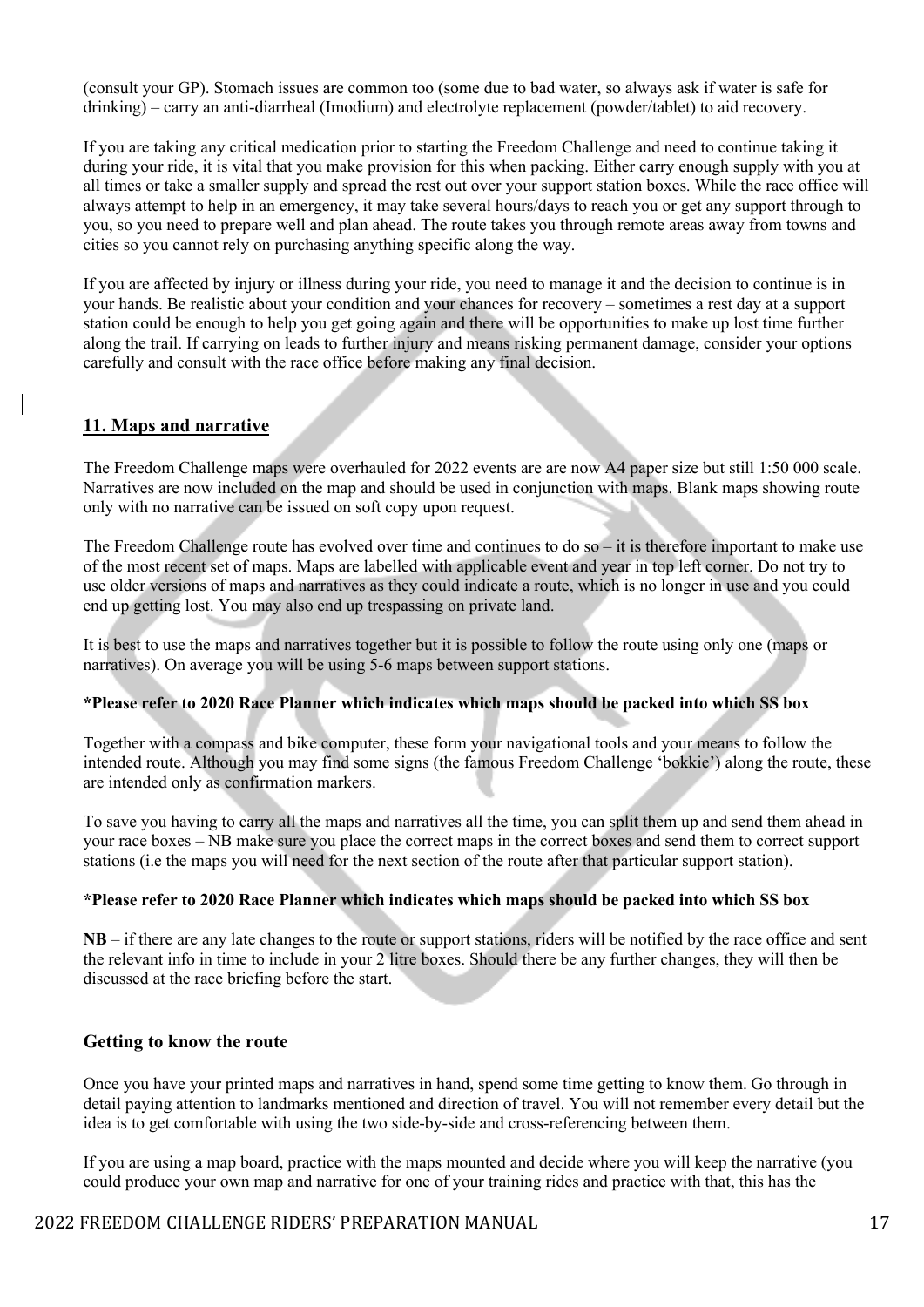advantage of also giving you practice with the compass and the process of resetting your bike computer for distance splits).

You can study the route further by trying to match the route on the printed maps to Google Earth – this will give you a better idea of the type of terrain you will be passing through along the route.

Although the navigation can seem daunting, it really is the essence of this event and once you master it, you will gain the confidence to head off into the unknown with only your maps and narratives to guide you. It may take a few days on the trail to figure it out but it really isn't something to fear and can be practiced and mastered with a bit of patience.

If you really are in a panic about getting lost, you have the option of trying to stick with other riders who can either navigate well or know the route – don't rely on this though, if your pace is slower, then you will also be worried about being left behind.

With the maps and narratives in hand, you will have the tools you need to find your way and stick to the route – that is part of the challenge of any navigation event and is what sets the Freedom Challenge apart from most other staged mountain bike events.

Not having a marked route to follow brings in the element of adventure and makes each day a journey of discovery. Finding the route becomes like solving a puzzle - something you do bit-by-bit each day as you move down the trail.

#### **12. Support station boxes**

Your 2 litre support station boxes are meant to get your maps & narratives, bike spares, toiletries and medicine to those parts of the trail where you will need them. After you've packed all the essentials, there should still be space left over in the boxes. Although the support stations and lunch stops will provide you with ample food and lunch packs for the road, you may decide to use a particular energy drink, recovery product or take your favourite riding snacks with you.

The key to packing these boxes is variety – don't put the same thing in every box, you will eventually get tired of eating even your best loved snacks. You will also start to crave different things during the ride, sometimes sweet, other times salty, so give yourself the option of both types of snacks. You could get friends or family to help you by giving them some guidelines and then letting them pack each box as a surprise for you. Once on the trail, you could also end up swopping snacks with other riders for even more variety.

Some riders in the past have also packed reminders from their families or short messages of encouragement from home – these could give you a morale boost at just the right time but they also help to involve your family in the preparations for the event.

Once you have decided what to put in your boxes, pack everything you need and then label each box clearly e.g. Support station NAME e.g. ELANDSBERG plus YOUR NAME on the top and ends of each box. Remember that you will only be sending boxes to a 'support station' and not to any 'interim stops.'

#### **\*Please note there are now only 19 support stations in RASA (4 in shorter races) so please double check to make sure you know which Support Stations have changed to interim stops and don't get tubs.**

Take your time when packing them and make sure you pack the correct maps in the correct boxes. Seal your boxes with adhesive tape (or duct tape) to make sure they don't accidently open during transit.

The Race Office will notify regarding the arrangements for getting your boxes sent to the office, usually by drop off at a courier company. The deadline is usually 3 weeks before race start. Once they arrive at the Race Office, they will be sorted with all the other riders' boxes and then repackaged and sent to the support stations along the route.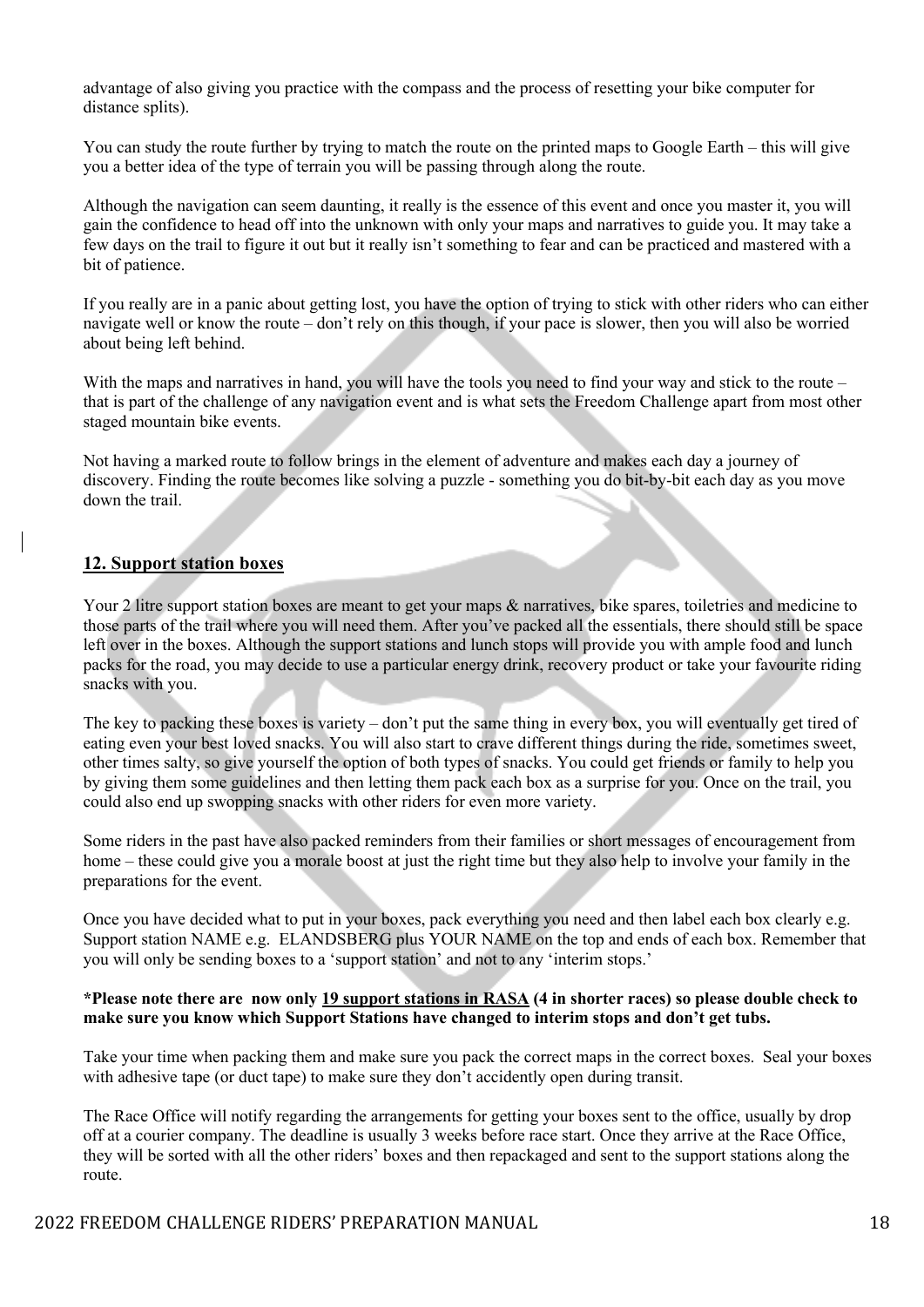When you arrive at a support station during the event, the hosts will either give you your box or show you where they are all being stored. Do not open any other unopened boxes, only your own. You may make use of items found in the leftovers from previous riders – only those who started in earlier batches than you and have already passed through the support station. These will either be in their opened boxes or all placed in a large leftovers box by the hosts. Whatever you leave behind at a support station is lost to you and you should not expect to see it again after the race – it will be used by other riders or claimed by the support station hosts (this includes clothing and bike spares).

#### **Sign-in sheets**

At every support station (but not at interim stops) you will find a printed list of all the riders entered for the event. Each rider MUST sign in next to their name by writing down their **arrival time** and **the date** and the same again on **departure. These times must also be sent by SMS/phone to the race office.** These are compulsory checkpoints along the route, so it is the rider's responsibility to sign in (not the hosts) – it is also compulsory to communicate via SMS to the race office, your intentions need to be known to notify the next support station of your expected arrival time.

# **13. A typical day on the trail**

To make life easier on the trail, it helps to have a daily routine to follow. This soon becomes habit and takes some of the thought and associated stress out of each day. Below is a guideline:

 $\bullet$  wake up,

- get dressed and pack bags,
- **breakfast**
- final bike admin and bag packing,
- sign out and SMS race office
- on the road by sunrise,
- mid-morning snack stop,
- ride till lunch,
- afternoon snack stop,
- ride till supper.

Try to keep moving during the day, limit stops on longer days or in bad weather conditions and aim to arrive before sunset.

#### **On arrival at a support station:**

- sign in and SMS race office
- get your box
- supper,
- shower/bath,
- laundry,
- bike check and maintenance,
- social time and check maps for next day,
- bed.

Daily bike maintenance and checking is important and setting up your bike for the next day can develop into a routine of its own:

where possible, wash bike (or just drivetrain),